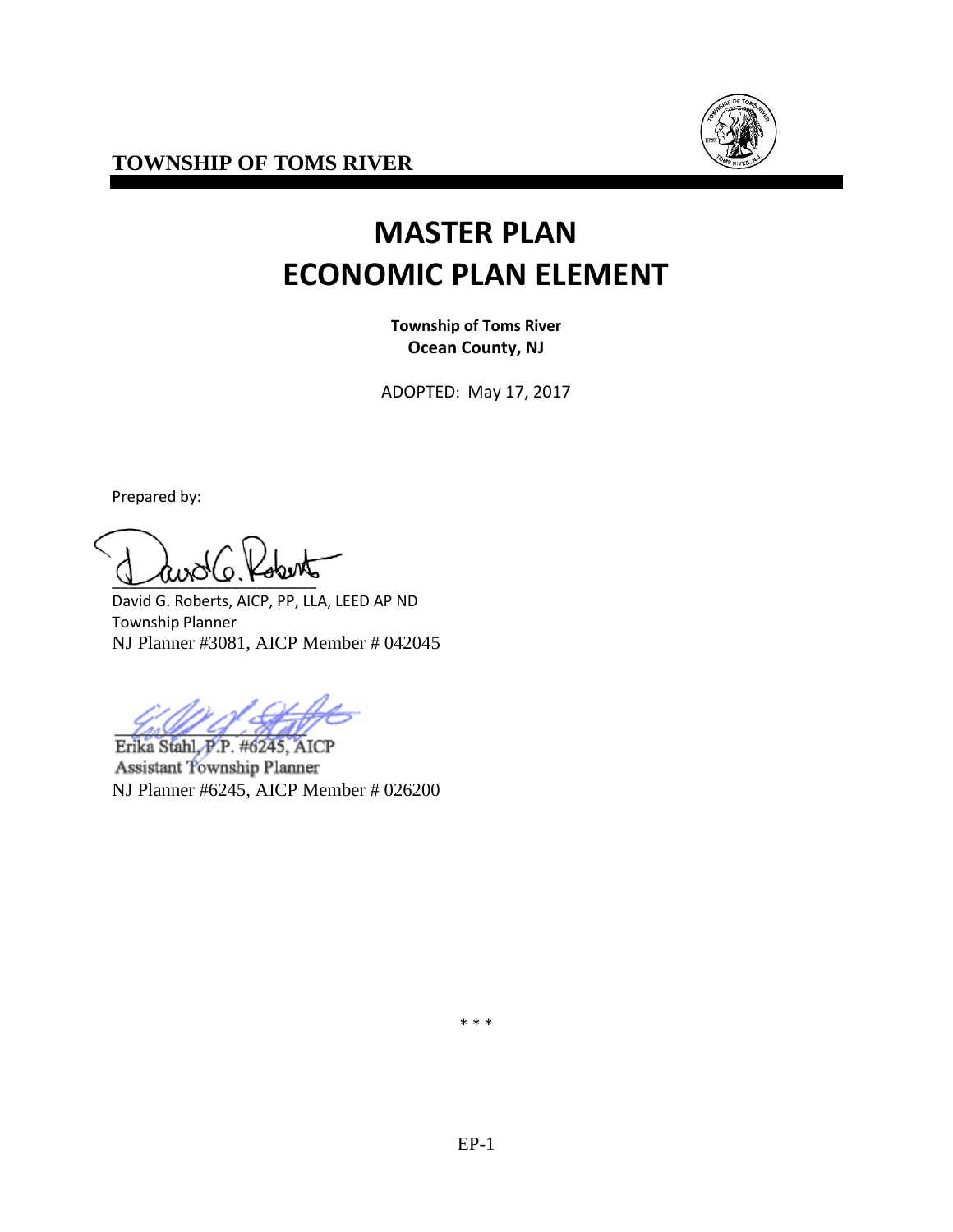# **ECONOMIC PLAN ELEMENT**

Although it is an optional Master Plan Element, the MLUL stipulates that any Economic Plan Element included as part of a comprehensive master plan should consider all aspects of economic development and sustained economic vitality. The Economic Plan Element should include a comparison of the types of employment expected to be provided by the economic development to be promoted with the characteristics of the labor pool resident in the municipality and nearby areas; and an analysis of the stability and diversity of the economic development to be promoted.

This Economic Plan Element evaluates the economic, employment and income trends and projections in the municipality comparatively with those of Ocean County and the State of New Jersey. The strengths and weaknesses of the local economy are than evaluated, in order to identify areas in need of improved land use development, traffic patterns, infrastructure and recreation in order to maintain and enhance the stability and diversity of the Township's economic structure. This economic plan identifies strategies and recommendations on how the community can improve its capacity to grow and develop economically, socially, educationally and culturally.

#### Labor Force

Ocean County has the second highest job deficit in the state. In September of 2015 according to the New Jersey Department of Labor there were 265,400 Ocean County residents in the labor force as compared to 137,523 employed by the private sector jobs located in the county. This equates to a deficit of 127,877 jobs that are not provided by the private sector in Ocean County. A large amount of Ocean County residents must commute outside of Ocean County to seek employment. Hudson County is the only county in New Jersey that has a higher private sector job deficit.

Ocean County has the third lowest ratio of private sector jobs to labor force. Ocean County's rate in 2015 was 0.52, while New Jersey's was 0.75. Only Sussex and Warren County had lower rates. In addition, Ocean County has the second lowest weekly private sector wage rate. The average weekly wage rate for the private sector in Ocean County is \$720, while New Jersey's average weekly wage rate for the private sector is \$1102. This is a difference of \$382 per week. Only Cape May County has a lower weekly rate than Ocean County.

The NJ Department of Labor maintains labor force data for municipalities however the most current data is from 2013. In 2013, Toms River Township's weekly private wage was slightly higher than Ocean County's wage rate at \$759, however much lower than New Jersey's average weekly rate of \$1135. The low private sector weekly wage rate can be attributed to the fact that retail trade is the second leading industry for Toms River Township. In addition, Toms River Township has many tourist related jobs that also tend to pay a lower wage rate.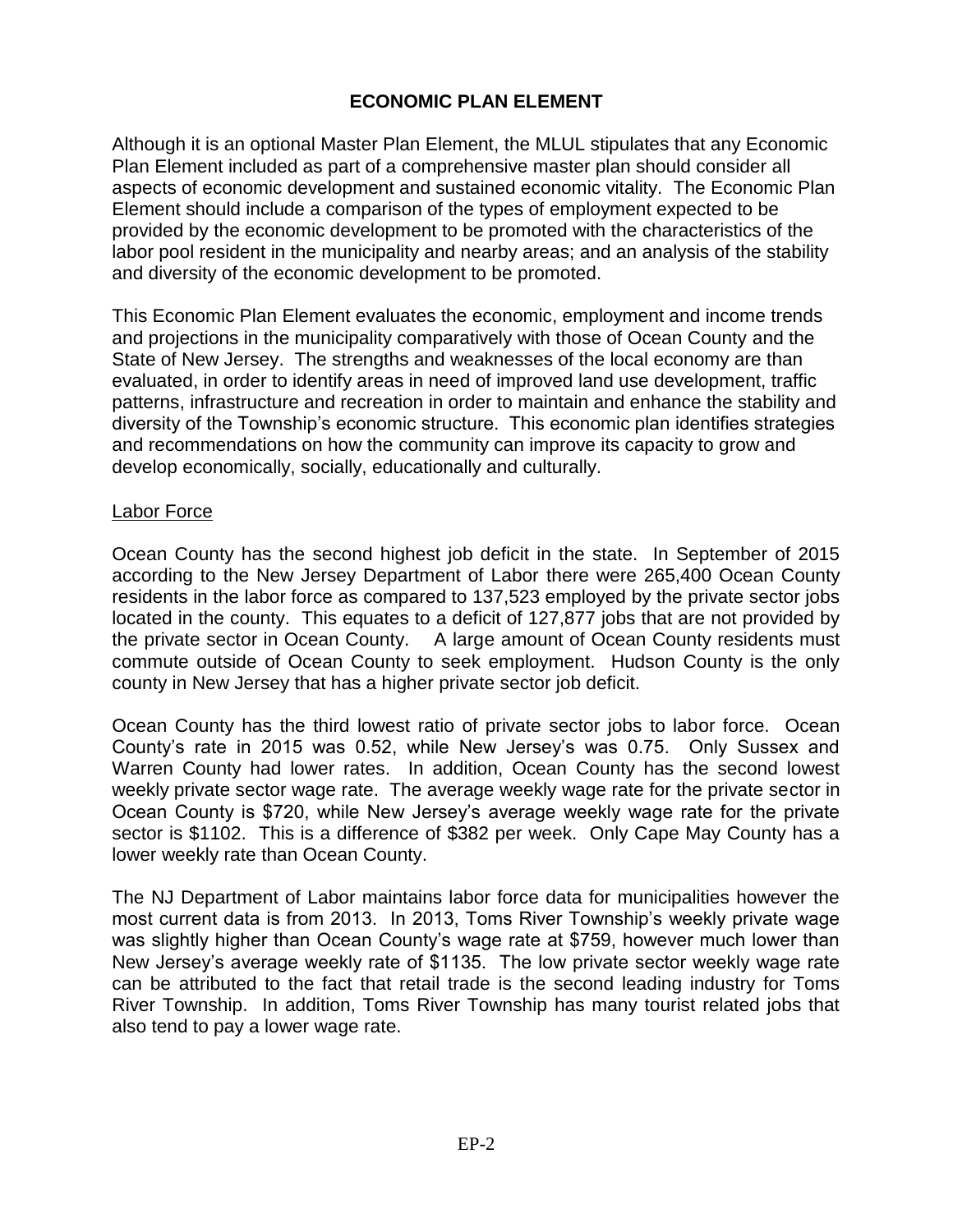| TABLE 1: Labor Force and Private Sector Job Comparison - 2015                                                                                                                                                                                                                                                                                        |                                                                                                                                                                                                                                                                                                                                                                                       |                                                                  |                     |                    |                                                           |
|------------------------------------------------------------------------------------------------------------------------------------------------------------------------------------------------------------------------------------------------------------------------------------------------------------------------------------------------------|---------------------------------------------------------------------------------------------------------------------------------------------------------------------------------------------------------------------------------------------------------------------------------------------------------------------------------------------------------------------------------------|------------------------------------------------------------------|---------------------|--------------------|-----------------------------------------------------------|
| Region                                                                                                                                                                                                                                                                                                                                               | September<br>2015 Labor<br>Force                                                                                                                                                                                                                                                                                                                                                      | September<br>2015 Private<br><b>Sector Jobs</b>                  | Jobs/Labor<br>Force | <b>Job Deficit</b> | <b>Private Sector</b><br><b>Employee Wage</b><br>(weekly) |
| Atlantic                                                                                                                                                                                                                                                                                                                                             | 126,700                                                                                                                                                                                                                                                                                                                                                                               | 106,274                                                          | 0.84                | 20,426             | \$750                                                     |
| Bergen                                                                                                                                                                                                                                                                                                                                               | 480,200                                                                                                                                                                                                                                                                                                                                                                               | 399,466                                                          | 0.83                | 80,734             | \$1,138                                                   |
| <b>Burlington</b>                                                                                                                                                                                                                                                                                                                                    | 230,800                                                                                                                                                                                                                                                                                                                                                                               | 171,587                                                          | 0.74                | 59,213             | \$980                                                     |
| Camden                                                                                                                                                                                                                                                                                                                                               | 253,400                                                                                                                                                                                                                                                                                                                                                                               | 168,489                                                          | 0.66                | 84,911             | \$910                                                     |
| Cape May                                                                                                                                                                                                                                                                                                                                             | 51,900                                                                                                                                                                                                                                                                                                                                                                                | 38,562                                                           | 0.74                | 13,338             | \$593                                                     |
| Cumberland                                                                                                                                                                                                                                                                                                                                           | 66,600                                                                                                                                                                                                                                                                                                                                                                                | 48,320                                                           | 0.73                | 18,280             | \$764                                                     |
| Essex                                                                                                                                                                                                                                                                                                                                                | 370,800                                                                                                                                                                                                                                                                                                                                                                               | 262,398                                                          | 0.71                | 108,402            | \$1,130                                                   |
| Gloucester                                                                                                                                                                                                                                                                                                                                           | 148,500                                                                                                                                                                                                                                                                                                                                                                               | 84,331                                                           | 0.57                | 64,169             | \$801                                                     |
| Hudson                                                                                                                                                                                                                                                                                                                                               | 358,500                                                                                                                                                                                                                                                                                                                                                                               | 207,155                                                          | 0.58                | 151,345            | \$1,283                                                   |
| Hunterdon                                                                                                                                                                                                                                                                                                                                            | 65,400                                                                                                                                                                                                                                                                                                                                                                                | 39,483                                                           | 0.60                | 25,917             | \$1,071                                                   |
| Mercer                                                                                                                                                                                                                                                                                                                                               | 197,200                                                                                                                                                                                                                                                                                                                                                                               | 172,437                                                          | 0.87                | 24,763             | \$1,190                                                   |
| Middlesex                                                                                                                                                                                                                                                                                                                                            | 437,700                                                                                                                                                                                                                                                                                                                                                                               | 352,158                                                          | 0.80                | 85,542             | \$1,127                                                   |
| Monmouth                                                                                                                                                                                                                                                                                                                                             | 328,700                                                                                                                                                                                                                                                                                                                                                                               | 222,586                                                          | 0.68                | 106,114            | \$913                                                     |
| Morris                                                                                                                                                                                                                                                                                                                                               | 260,200                                                                                                                                                                                                                                                                                                                                                                               | 257,522                                                          | 0.99                | 2,678              | \$1,394                                                   |
| Ocean                                                                                                                                                                                                                                                                                                                                                | 265,400                                                                                                                                                                                                                                                                                                                                                                               | 137,523                                                          | 0.52                | 127,877            | \$720                                                     |
| Passaic                                                                                                                                                                                                                                                                                                                                              | 246,200                                                                                                                                                                                                                                                                                                                                                                               | 136,776                                                          | 0.56                | 109,424            | \$906                                                     |
| Salem                                                                                                                                                                                                                                                                                                                                                | 31,000                                                                                                                                                                                                                                                                                                                                                                                | 17,103                                                           | 0.55                | 13,897             | \$1,044                                                   |
| Somerset                                                                                                                                                                                                                                                                                                                                             | 172,600                                                                                                                                                                                                                                                                                                                                                                               | 165,816                                                          | 0.96                | 6,784              | \$1,468                                                   |
| <b>Sussex</b>                                                                                                                                                                                                                                                                                                                                        | 76,400                                                                                                                                                                                                                                                                                                                                                                                | 31,714                                                           | 0.42                | 44,686             | \$743                                                     |
| Union                                                                                                                                                                                                                                                                                                                                                | 276,300                                                                                                                                                                                                                                                                                                                                                                               | 186,502                                                          | 0.67                | 89,798             | \$1,190                                                   |
| Warren                                                                                                                                                                                                                                                                                                                                               | 56,900                                                                                                                                                                                                                                                                                                                                                                                | 28,570                                                           | 0.50                | 28,330             | \$896                                                     |
| New Jersey                                                                                                                                                                                                                                                                                                                                           | 4,501,500                                                                                                                                                                                                                                                                                                                                                                             | 3,355,452                                                        | 0.75                | 1,146,048          | \$1,102                                                   |
|                                                                                                                                                                                                                                                                                                                                                      |                                                                                                                                                                                                                                                                                                                                                                                       |                                                                  |                     |                    |                                                           |
|                                                                                                                                                                                                                                                                                                                                                      |                                                                                                                                                                                                                                                                                                                                                                                       | Toms River Labor Force and Private Sector Job Comparison - 2013* |                     |                    |                                                           |
|                                                                                                                                                                                                                                                                                                                                                      | <b>Labor Force</b>                                                                                                                                                                                                                                                                                                                                                                    | <b>Private Sector</b><br>Jobs                                    | Jobs/Labor<br>Force | <b>Job Deficit</b> | <b>Private Sector</b><br><b>Employee Wage</b><br>(weekly) |
| <b>Toms River</b>                                                                                                                                                                                                                                                                                                                                    | 48,327                                                                                                                                                                                                                                                                                                                                                                                | 31,885                                                           | 0.66                | 16,442             | \$759                                                     |
| Ocean County                                                                                                                                                                                                                                                                                                                                         | 266,800                                                                                                                                                                                                                                                                                                                                                                               | 126,844                                                          | 0.48                | 139,956            | \$714                                                     |
| New Jersey                                                                                                                                                                                                                                                                                                                                           | 4528500                                                                                                                                                                                                                                                                                                                                                                               | 3,234,796                                                        | 0.71                | 1,293,704          | \$1,135                                                   |
| Source:<br>Annual Labor Force<br>NJ Department of Labor and Workforce Development, Employment & Wages,<br>Quarterly Census of Employment & Wages, BLS Quarterly Report for New Jersey & 21<br>Counties, third quarter, September 2015<br>New Jersey Department of Labor and Workforce Estimates, New Jersey Department<br>Private Sector Job & Wages |                                                                                                                                                                                                                                                                                                                                                                                       |                                                                  |                     |                    |                                                           |
|                                                                                                                                                                                                                                                                                                                                                      | of Labor, NJ Deparmtment of Labor and Workforce Estimates, Unemployment Rates &<br>Labor Force Estimates, New Jersey Department of Labor and Workforce Development,<br>Office of Research & Information, Economic & Demographic Research, Bureau of<br>Labor Force Statistics, NJ Labor Force Estimates for 2015 by Area, 2015 Benchmark<br>(not seasonally adjusted), April 15, 2016 |                                                                  |                     |                    |                                                           |
| *2013 Weekly Rate and Private<br>Sector Employment                                                                                                                                                                                                                                                                                                   | Annual Municipal Sector Data -2013, Average Annual Employees for private sector<br>jobs and Average Annual Weekly wage.                                                                                                                                                                                                                                                               |                                                                  |                     |                    |                                                           |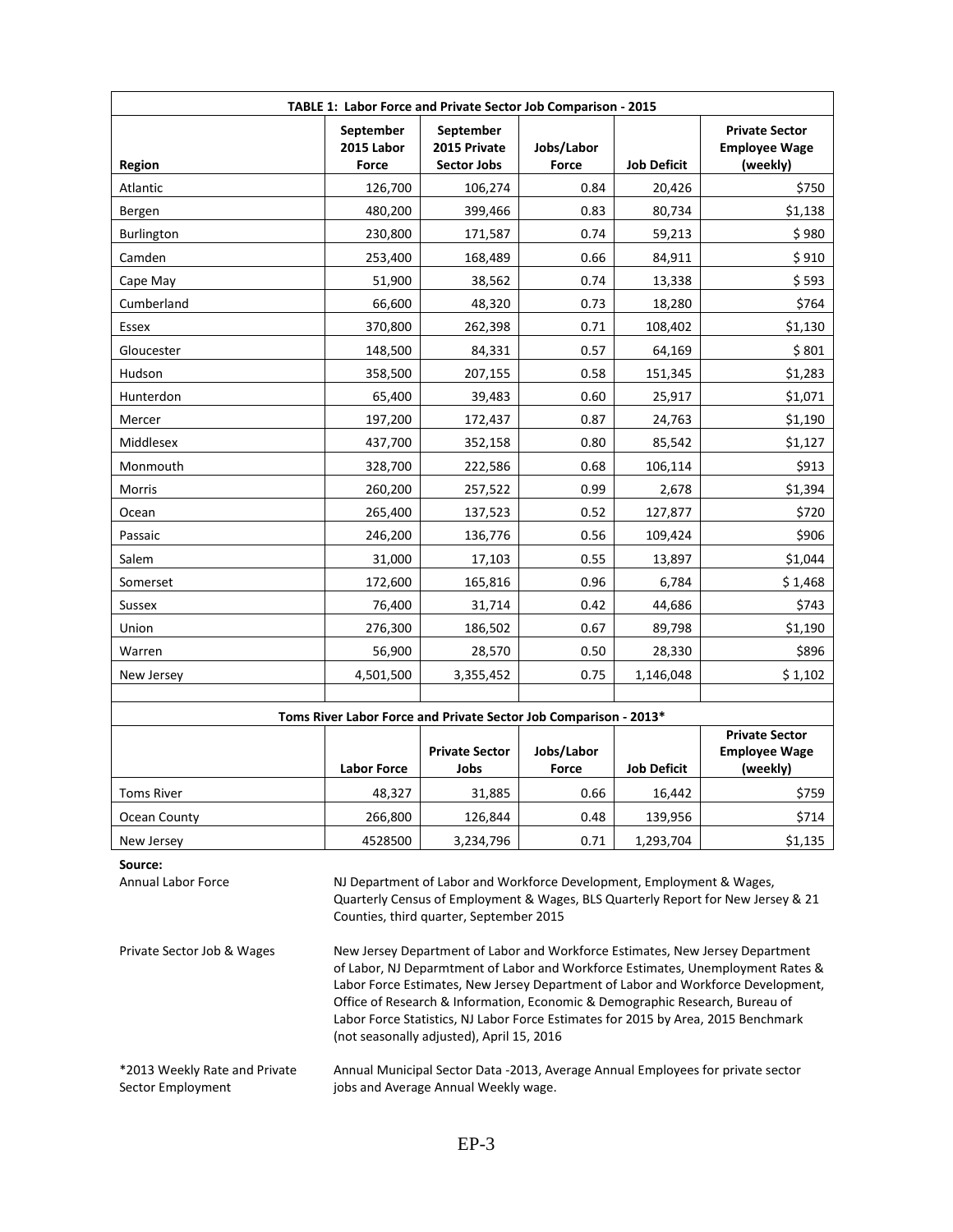\*2013 Labor Force New Jersey Department of Labor and Workforce Estimates, New Jersey Department of Labor, Labor Force Estimates by Area, 2013 NJ Annual Average Labor Force. For Ocean County & State: NJ Department of Labor and Workforce Development, Employment & Wages, Quarterly Census of Employment & Wages, Summary Report for New Jersey & Ocean County, 2013.

**Prepared by:** Toms River Division of Community Development, May 16, 2016

#### OCEAN COUNTY ECONOMIC AND EMPLOYMENT TRENDS

Ocean County is a less prosperous area in terms of employment than much of New Jersey (see Table 1). It is the County with one of the lowest percentage of population in the labor force (it was the lowest in 2006 and has overtaken Sussex and Warren counties over the past 10 years). The per capita family income in Ocean County was thirteenth in the state in 2000 with a per capita income of \$23,054 versus the New Jersey average of \$27,006. A number of summertime resort communities occupy the County of Ocean and the population and economic prosperity in these communities is largely dependent on premier summertime weather. Additionally, a number of senior communities exist in Ocean County that may account for the low percentage of resident employment in Ocean County.

According to the 2000 United States Census, the unemployment rate in Ocean County was 5.2%, slightly lower than the State rate of 5.3%. However, the New Jersey Department of Labor estimated both of those percentages have improved to 4.9% and 4.8% respectively by 2004. Similar to New Jersey, management and sale occupations are the largest employment industries in Ocean County, but management and service occupations saw the most growth during the decade from 1990-2000.

Another factor in the labor supply is the mobility of the labor force and commuting patterns. Journey-to-work data from the 2000 census shows that approximately fortytwo percent (42.3%) of the Ocean County working population commutes to another county for work. Therefore, the County depends heavily on private transportation for mobility. In going to work in 2000 only 1.9% of the residents took mass transit to work and 10.5% traveled in carpools. This journey-to-work pattern increases reliance on the crowded highway system and it demonstrates the need to attract major employers to Ocean County to provide shorter trip distances to work. Current demographic data indicates that this trend is still valid.

### OCEAN COUNTY INDUSTRY EMPLOYMENT PROJECTIONS

The New Jersey Department of Labor estimates Ocean County's occupational employment to increase from 155,250 in 2002 to 181,800 by 2012. The 2002 estimated occupational employment in Ocean County made up 3.7 percent of the estimated occupational employment in the entire State of New Jersey. By 2012, that number is expected to increase slightly to 3.8 percent.

Employment growth is projected to occur in both the goods-producing and serviceproducing sectors, though greater growth is expected in the service-producing sector. The fastest growing industry in the goods-producing sector is expected in construction, while the fastest growth in the service-producing sector is expected in the healthcare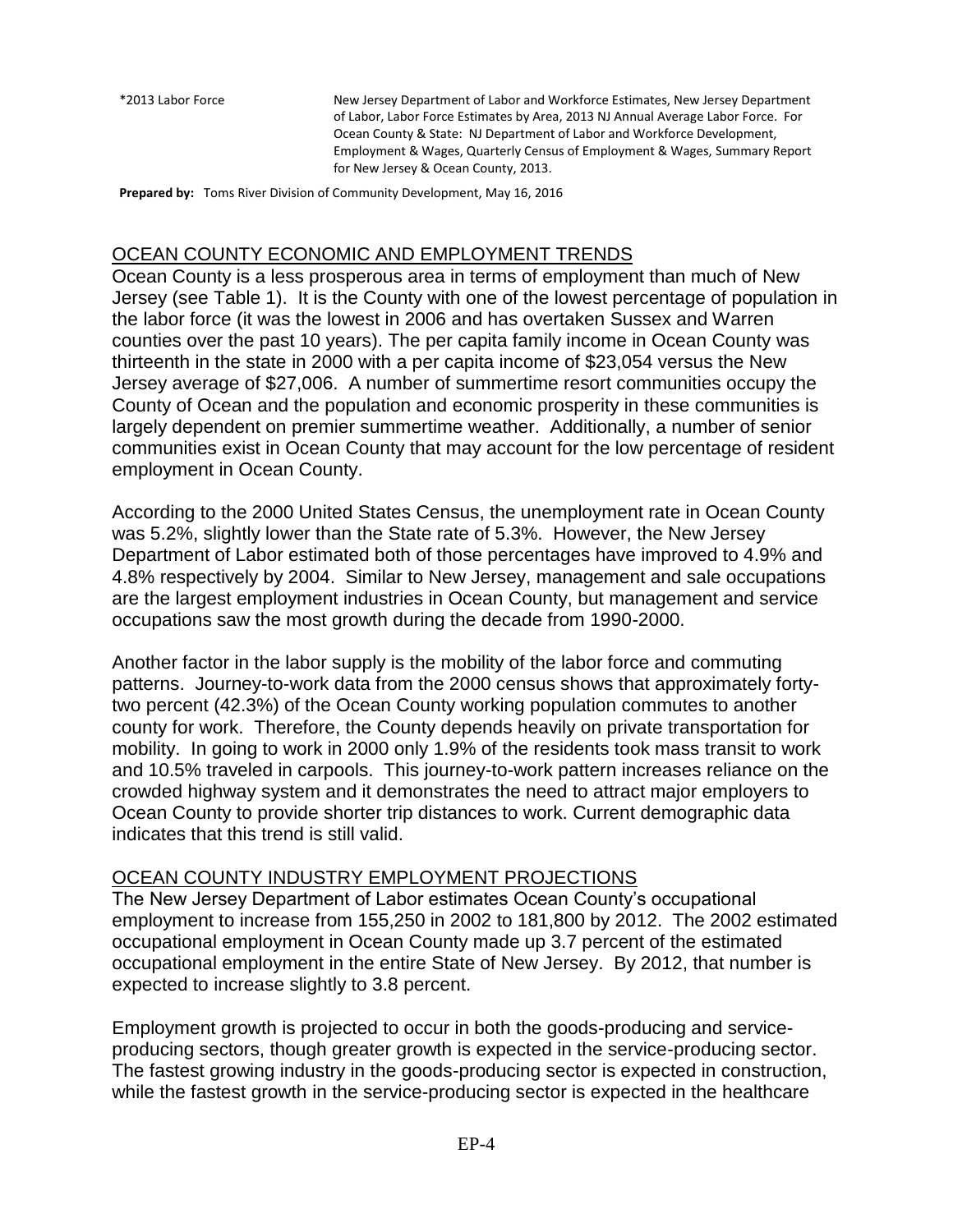and social assistance industry. Professional and technical services are also expected to have rapid growth through 2012. Manufacturing of goods; transportation and warehousing services; utilities and information services are all expected to decline. A decline in employment of the federal government industry is also expected, though an increase in overall government employment is anticipated. The largest decline in service producing industries is expected in the transportation and warehousing service sector.

#### OCEAN COUNTY OCCUPATIONAL PROJECTIONS

From 2002 to 2012, Ocean County should expect to see an increase in employment for all occupational groups except production occupations, which are expected to decrease by 1.9%. The largest increase is expected in professional and related occupations. Construction and extraction occupations, and service occupations are also anticipated to have substantial growth, as depicted in **Table 7**.

| Occupation                           | 2002    | 2012    | % Change |
|--------------------------------------|---------|---------|----------|
| Management, business and finance     | 9,650   | 11,400  | 18.4     |
| Professional and related             | 28,900  | 36,250  | 25.5     |
| Service                              | 36,700  | 44,450  | 21.1     |
| Sales and related                    | 21,750  | 24,900  | 14.7     |
| Office and administrative support    | 28,600  | 31,200  | 9.1      |
| Construction and extraction          | 8,850   | 11,000  | 24.6     |
| Installation, maintenance and repair | 6,200   | 7,050   | 13.1     |
| Production                           | 5,350   | 5,250   | $-1.9$   |
| Transportation and material moving   | 9,250   | 10,250  | 10.5     |
| <b>Total, all occupations</b>        | 155,250 | 181,800 | 17.1     |

**Table 7 Estimated and Projected Ocean County Employment**

*Source: NJ Department of Labor and Workforce Development September 2005*

#### TOWNSHIP OF TOMS RIVER

Historically, Toms River's proximity to the Toms River, Barnegat Bay and Atlantic Ocean has helped the Township develop as a natural center for commerce. Downtown Toms River served as a regional trade center throughout the 18<sup>th</sup>, 19<sup>th</sup> and early part of the 20<sup>th</sup> century. In recent times however, Downtown Toms River has served more as a civic center for the Ocean County and municipal offices. Professional uses, specifically law offices and medical offices, also are abundant in the Downtown area and near the Community Medical Center. Route 37 is almost entirely comprised of retail use. Major retail can also be found at the corner of Hooper Avenue and North Bay Avenue where the Ocean County Mall and Sea Court Pavilion are located. Smaller retail locations are found in centers throughout the Township and along Route 9.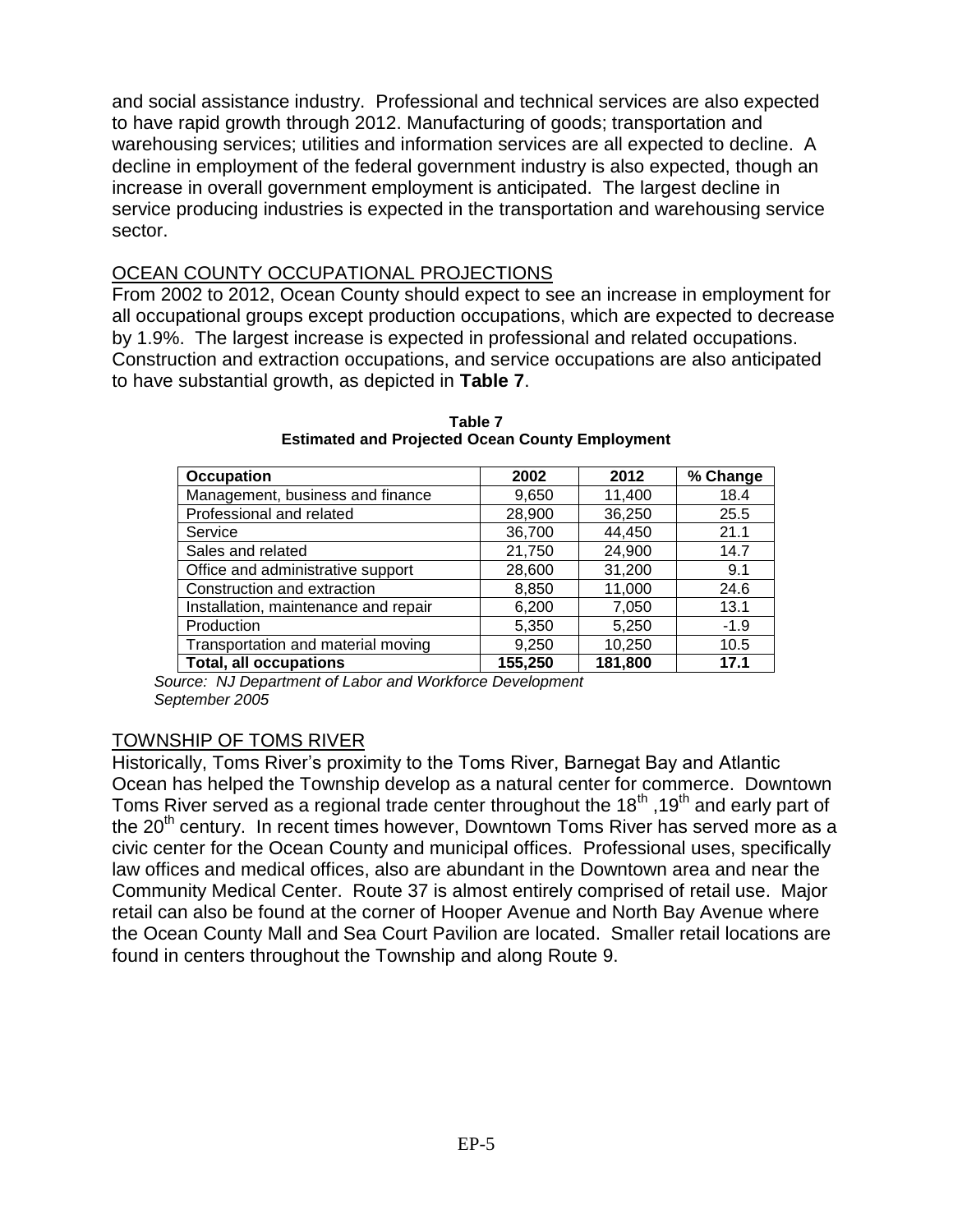| <b>Toms River Household and Employment Projections</b> |                              |       |       |       |       |
|--------------------------------------------------------|------------------------------|-------|-------|-------|-------|
|                                                        | <b>Existing</b><br>Projected |       |       |       |       |
| Year                                                   | 2000                         | 2010  | 2020  | 2030  | 2040  |
| Households (TR Projected-                              |                              |       |       |       |       |
| straight line projection)                              | 31674                        | 34770 | 38158 | 41875 | 45955 |
| Households (NJTPA Projected)                           | 31674                        | 34770 |       |       | 45280 |
| Employment (TR Projected -                             |                              |       |       |       |       |
| straight line projection)                              | 43521                        | 43574 | 43575 | 43576 | 43577 |
| Employment (NJTPA Projected)                           | 43521                        | 43574 |       |       | 52200 |

#### **Household and Employment Forecasting:**

The Township utilized a flat growth projection based on the difference between the 2000 and 2010 Census to estimate the household and employment growth of Toms River Township. The flat growth rate and the NJTPA projections are similar. It should be noted that the average household growth rate did not take into account the population growth. Should the population decline in accordance with the Survival Method model, the number of households could decline. Employment trends may not be as impacted by the population growth, due to the fact that the 2000 employment numbers and the 2010 employment numbers were similar despite a population growth. This is attributed to the fact that the unemployment rate in 2000 was lower than in 2010.

| <b>Housing Projections</b>                                                                                                     |              |              |                   |  |
|--------------------------------------------------------------------------------------------------------------------------------|--------------|--------------|-------------------|--|
|                                                                                                                                | 2010 (Units) | 2030 (Units) | 2010-2030 (units) |  |
| Downtown Regional Center                                                                                                       | 4142         | 4847         | 705               |  |
| <b>Ortley Beach Center</b>                                                                                                     | 2658         | 2686         | 28                |  |
| North Beach Center                                                                                                             | 4127         | 4127         | 0                 |  |
| <b>Industrial Center</b>                                                                                                       | 0            | 0            | 0                 |  |
| Route 9 Highway Core                                                                                                           | 1112         | 2363         | 1251              |  |
| Route 70 Highway Core                                                                                                          | 780          | 909          | 129               |  |
| Route 37 East Highway Core                                                                                                     | 26           | 26           | 0                 |  |
| Route 37 West Highway Core                                                                                                     | 47           | 134          | 87                |  |
| <b>Fischer Boulevard</b>                                                                                                       | 262          | 262          | 0                 |  |
| Hooper Avenue                                                                                                                  | 732          | 872          | 140               |  |
| <b>Balance of Township</b>                                                                                                     | 29448        | 29528        | 80                |  |
| Total:                                                                                                                         | 43334        | 45754        | 2420              |  |
| Source: Toms River Township staff utilizing development approvals, aerials, and 2010 Census<br>data, and proposed developments |              |              |                   |  |

Note: 2030 unit count includes units currently under construction

It is anticipated that 3,388 new households will have to be accommodated for the year 2020 and a total of 7,105 new households in 2030 utilizing a straight line projection. The Township has projected a total of 2,420 housing units will be constructed by the year 2030. It should be noted that the projection does not include any housing potential for the Ciba Geigy Site or the Route 37 (Coates Pointe) redevelopment sites which are anticipated to produce some housing unit developments. It is unknown how many housing units will be developed at both of these locations. It should also be a noted that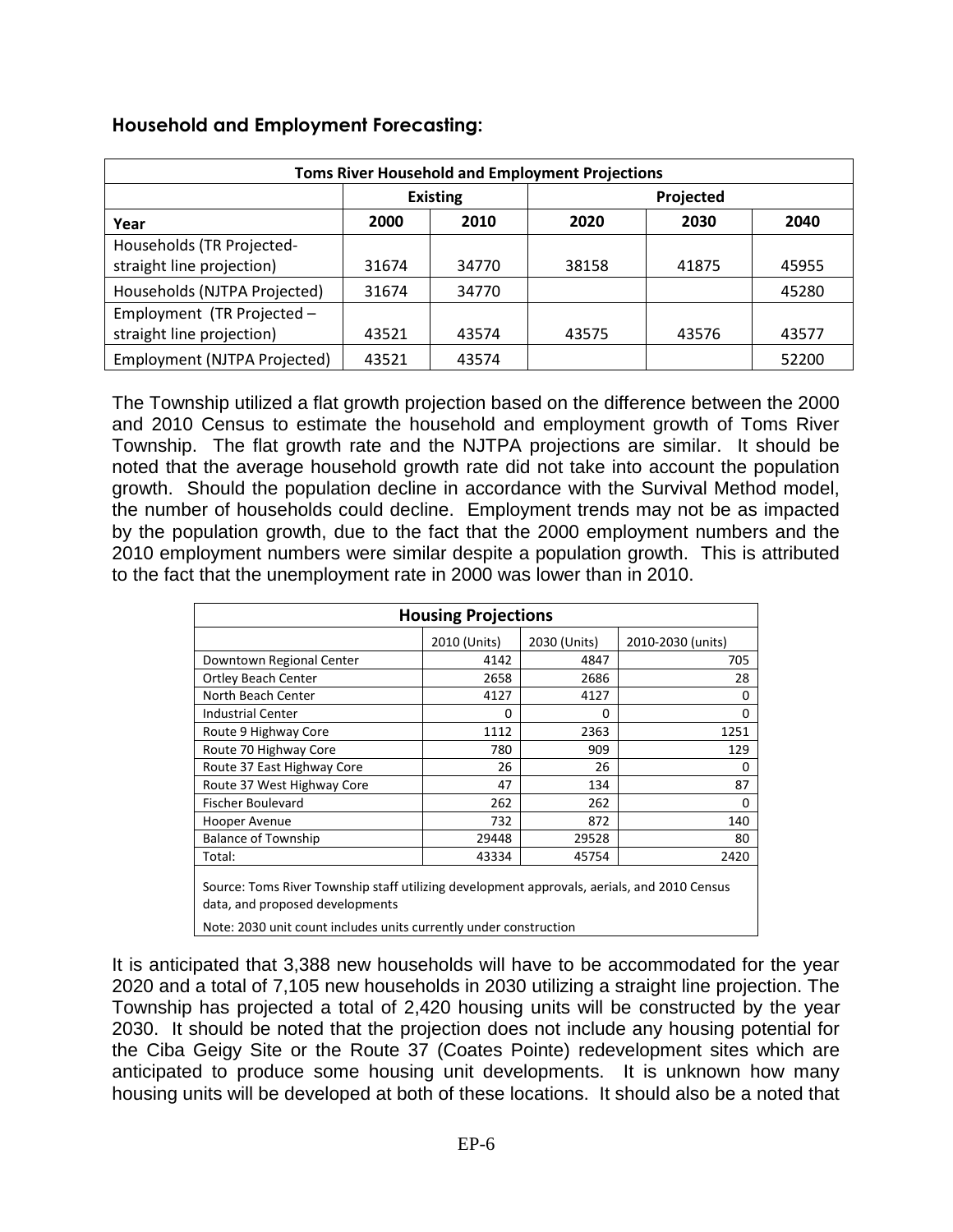the anticipated housing unit potential for 2030 includes large sites under construction, with site plan approval, or in the concept stage. Infill development and housing units created through small lot subdivisions were not calculated in the projection count. Therefore the projected number should be considered a conservative number. A total of 4,685 households will have to be absorbed by other communities.



### **EXISTING LAND USES**

**Figure 1: Preliminary Existing Land Use Map: Source MODIV Data**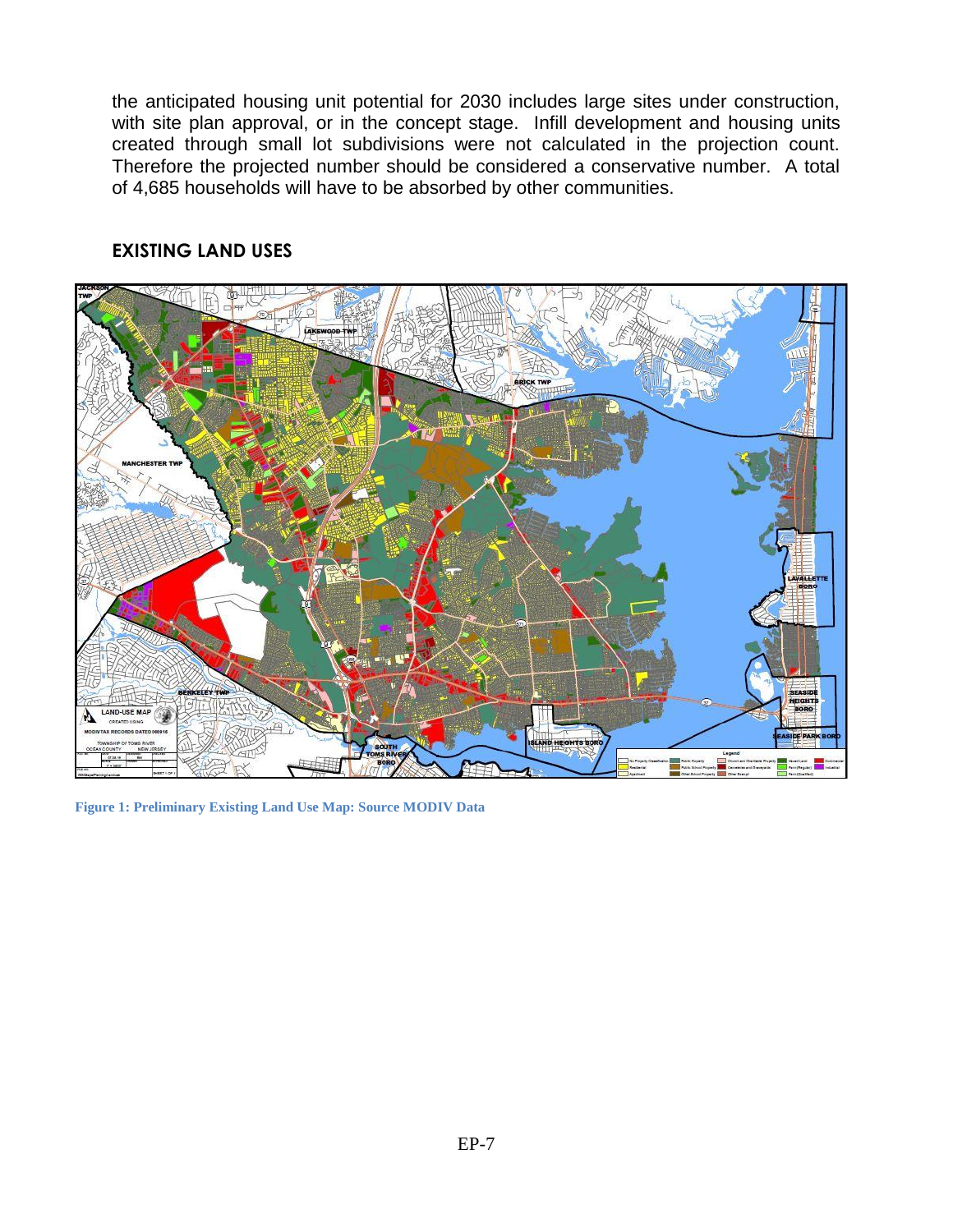The Township is predominantly built out, mostly with single family dwellings. The former Ciba Geigy property has the most vacant land available in the Township. The Township has 6 commercial corridors located on the mainland: Route 37 West, Route 37 East, Fischer Boulevard, Hooper Avenue, Route 70 and Route 9. The active industrial zone is located on Route 37 adjacent to the Manchester Border and former Ciba Geigy property. Preserved land is mostly located adjacent to the Barnegat Bay, the Toms River, and Ocean County College.

#### Economic Trends in Toms River Township

The citizens of Toms River are employed by a variety of different industries. The educational, health and social service industries employ the largest percentage of Toms River Township residents, followed by the retail trade industry. The Saint Barnabas Healthcare System and Toms River Regional School District, both centered in Toms River Township, are respectively the largest and fourth largest employers in Ocean County. Additionally, the businesses along Route 37 and on Hooper Avenue may account for the large percentage of Toms River residents employed in retail trade.

**Table 8** depicts all of the industries that employ Toms River Township residents as compiled in the 2010 Census and as previously shown in the 2006 Master Plan based on the 2000 Census.

| <u> Industry of Employed Residents To Tears and Older – zo Io Gensus Compared to zood Gensus</u> |                   |         |                   |
|--------------------------------------------------------------------------------------------------|-------------------|---------|-------------------|
|                                                                                                  |                   | Ocean   |                   |
| Industry (2010)                                                                                  | <b>New Jersey</b> | County  | <b>Toms River</b> |
| Total:                                                                                           | 4,235,089         | 242,930 | 44,217            |
| Agriculture, forestry, fishing and hunting, and mining                                           | 13,701            | 852     | 49                |
| Construction                                                                                     | 235,821           | 19373   | 3770              |
| Manufacturing                                                                                    | 366,432           | 13144   | 2198              |
| Wholesale trade                                                                                  | 145,450           | 7068    | 1360              |
| Retail trade                                                                                     | 474,440           | 32766   | 6723              |
| Transportation and warehousing, and utilities                                                    | 242,152           | 13760   | 1796              |
| Information                                                                                      | 121,100           | 6179    | 1208              |
| Finance, insurance, real estate and rental and leasing                                           | 365,497           | 15959   | 2624              |
| Professional, scientific, management, administrative, and<br>waste management services           | 540,734           | 23777   | 3999              |
| Educational, health and social services                                                          | 1,002,887         | 63402   | 11877             |
| Arts, entertainment, recreation, accommodation and<br>food services                              | 350,495           | 20364   | 3701              |
| Other services (except public administration)                                                    | 190,576           | 12261   | 2399              |
| Public administration                                                                            | 185,804           | 14025   | 2513              |

**Table 8 Industry of Employed Residents 16 Years and Older – 2010 Census Compared to 2000 Census**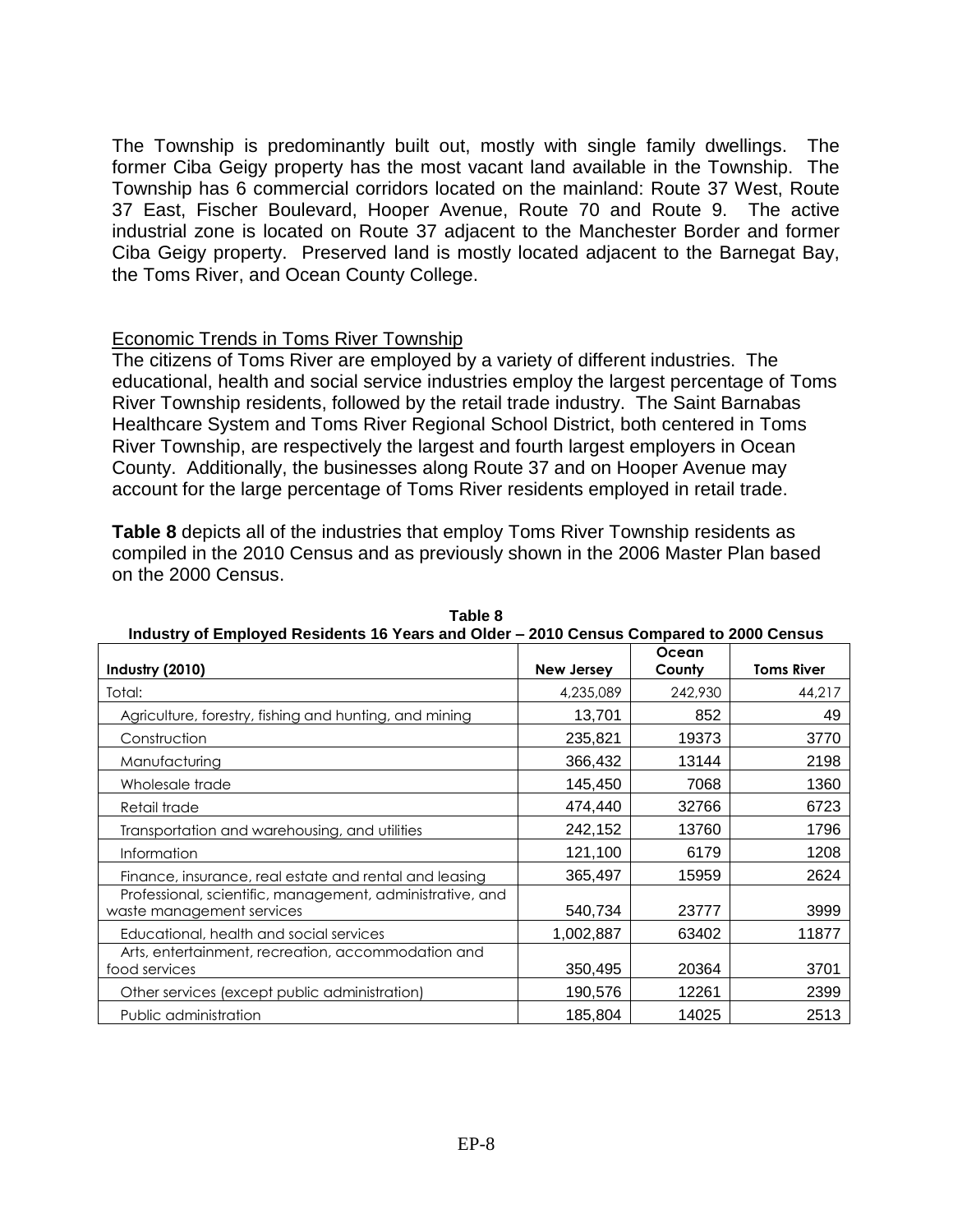| Industry (2000)                                         | <b>Number</b><br><b>Employed</b> | <b>Percent</b> |
|---------------------------------------------------------|----------------------------------|----------------|
| Agriculture, forestry, fishing and hunting, and mining  | 75                               | 0.2            |
| Construction                                            | 3,239                            | 7.8            |
| Manufacturing                                           | 2,896                            | 7.0            |
| Wholesale trade                                         | 1,316                            | 3.2            |
| Retail trade                                            | 6,485                            | 15.6           |
| Transportation, warehousing and utilities               | 2,130                            | 5.1            |
| Information                                             | 1,394                            | 3.4            |
| Finance, insurance, real estate, and rental and leasing | 3,023                            | 7.3            |
| Professional, scientific, management, administrative,   |                                  |                |
| and waste management services                           | 4,004                            | 9.6            |
| Educational, health and social services                 | 9,756                            | 23.5           |
| Arts, entertainment, recreation, accommodation and      | 3,120                            | 7.5            |
| food services                                           |                                  |                |
| Other services (except public administration)           | 1,647                            | 4.0            |
| Public administration                                   | 2,461                            | 5.9            |
| Totals                                                  | 41,546                           | 100.1          |

A comparison of the two time periods shows that the Township added 2,671 jobs between 2000 and 2010, despite the "Great Recession" that bottomed out in 2008. While there were declines in manufacturing, agriculture, and several other categories, the big gains were made during that 10 year period in the educational, health and social services category and the other services category.



Arts, entertainment, recreation, accommodation and food services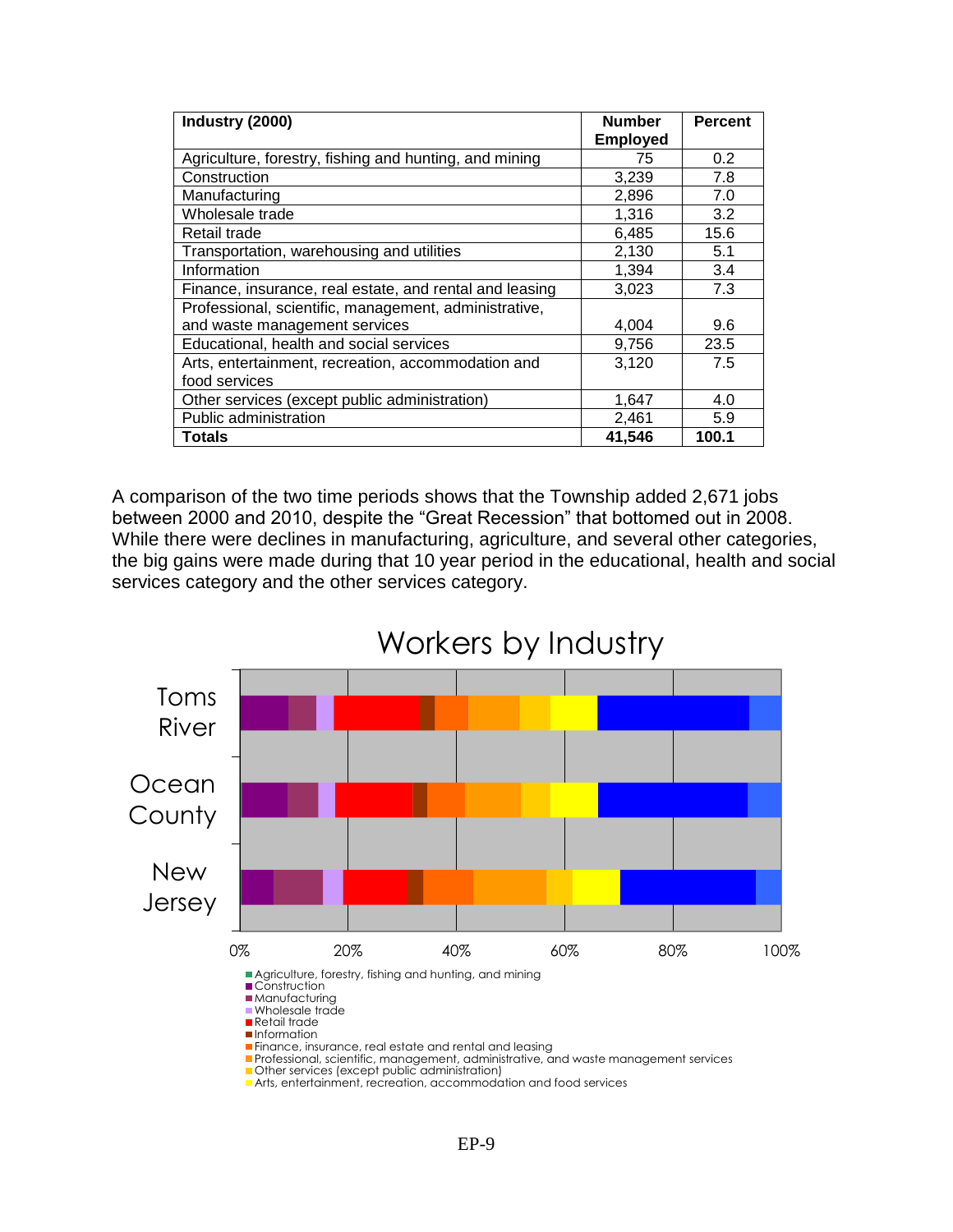Toms River's leading economic industry group is educational services, health care and social services with approximately 27% of the jobs being classified under this category. Toms River Township is home to Ocean County College, Kean at Ocean County College, the Toms River Regional School System, Community Medical Hospital, HealthSouth Garden State Rehabilitation Hospital, Shoreline Behavior Health, Children's Specialized Hospital, and the Ocean County Government complex. The Ocean County Government Complex includes the Ocean County Board of Social Services, Ocean County Health Services and other social assistance programs. Toms River Township is home to Sunrise Detox, New Hope Crossroads Addiction Center, and Ocean Medical Services. Toms River Township has a higher percentage of educational services, health care and social services compared to Ocean County and New Jersey. However, this industry is still the leading industry for Ocean County and New Jersey.

Toms River's second leading industry is retail trade with approximately 15% of the jobs being classified in this sector. This industry tends to have low paying wages. The Township is home to the Ocean County Mall, Seacourt Pavilion, and many other shopping centers. Toms River has a higher percentage of jobs that are in the retail trade industry compared to Ocean County and New Jersey.

#### Income

 $\overline{a}$ 

Toms River Township has a median household income of \$72,939 which is much higher than Ocean County's median household income of \$61,839 and in line with New Jersey's median Household income of \$72,062. The Township's per capita Income of \$35,759 is slightly less than New Jersey's per capita income of \$36,359 and higher than Ocean County's per capita income of \$30,951. Toms River Township's Poverty Rate of

| <b>Community Demographics</b> |           |          |          |            |  |
|-------------------------------|-----------|----------|----------|------------|--|
|                               |           | Muni     | County   | New Jersey |  |
| Land Area (sa mi)             |           | 41.81    | 640.84   | 7.417      |  |
|                               |           |          |          |            |  |
| Population                    |           | 91,239   | 576,567  | 8,791,894  |  |
| <b>Households</b>             |           | 34,760   | 221.111  | 3.214.360  |  |
| Average<br>Size               | Household | 2.58     | 2.58     | 2.68       |  |
|                               |           |          |          |            |  |
| <b>Housing Units</b>          |           | 43,334   | 278,052  | 3,553,562  |  |
| Home Ownership Rate           |           | 82.2%    | 81.1%    | 65.4%      |  |
| <b>Vacancy Rate</b>           |           | 19.8%    | 20.5%    | 9.5%       |  |
|                               |           |          |          |            |  |
| Median<br>Income              | Household | \$72,939 | \$61,839 | \$72,062   |  |
| Per Capita Income             |           | \$35,759 | \$30,951 | \$36,359   |  |
| Poverty Rate                  |           | 26.8%    | 27.4%    | 30.4%      |  |
| Unemployment Rate             |           | 5.6%     | 5.9%     | 6.4%       |  |
|                               |           |          |          |            |  |

26.8% is slightly less than Ocean County's poverty rate of 27.4% and lower than New Jersey's poverty rate of 30.4% according to the 2010-2014 American Community Survey 5-year Estimates. Toms River Township's unemployment rate of 5.6% is lower

<sup>1</sup> Source: Profile of General Population and Housing Characteristics: 2010 Census Summary File 1 (Toms River Township, Ocean County & New Jersey), American Fact Finder

Selected Economic Characteristics 2010-2014 American Community Survey 5-year Estimates (Toms River, Ocean & New Jersey), American Fact Finder

Poverty Status in the Past 12 Months, 2010-2014 American Community Survey 5-year Estimates (Toms River, Ocean & New Jersey), American Fact Finder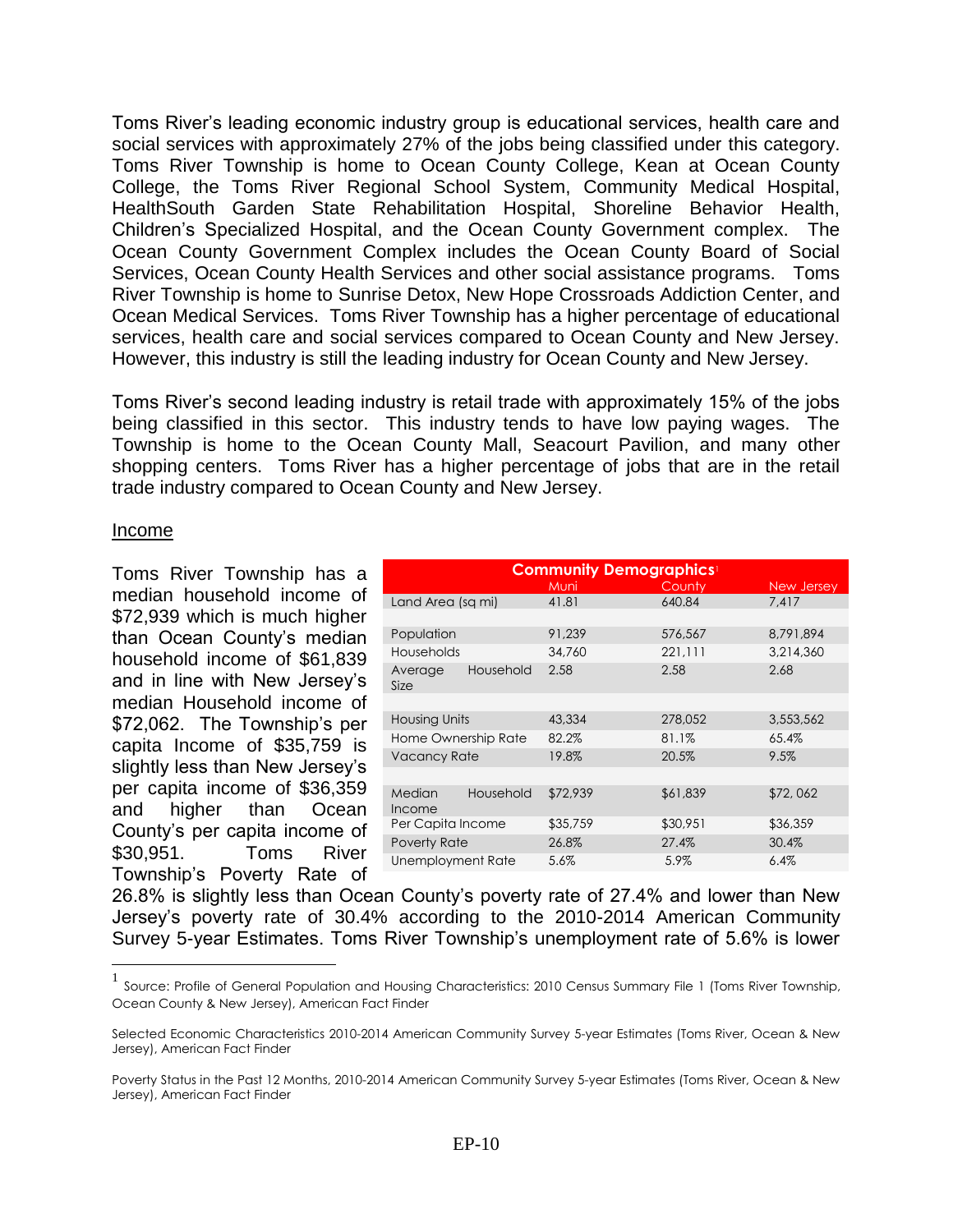than Ocean County's rate of 5.9% and New Jersey's rate of 6.4% according to the 2010-2014 American Community Survey 5-year Estimates.

# Commuting To Work

Toms River Township has a higher commuting by vehicle alone rate than New Jersey and slightly higher than Ocean County's rate. Approximately 84% of Toms River Township's 42,999 commuters travel alone by car, truck, and van. Slightly more than 7% car pool to work which is slightly less than New Jersey's rate and approximately 2% utilize public transportation. The public transportation rate is much lower than New Jersey's rate of 10.9%, however this could be due to the fact that Toms River Township has limited public transportation options.



#### Source: Selected Economic Characteristics 2010-2014 American Community 5-year Survey

# Educational Attainment

Toms River Township's populations aged 25 years or older have earned more Bachelor's degrees than Ocean County's population, but less than the State of New Jersey's equivalent population. Only 9% of Toms River Township eligible residents have attained less than a high school degree, which is lower than Ocean County and New Jersey. Toms River and Ocean County populations have more residents with some college, associate's degree than New Jersey. This can be attributed to the fact that Ocean County College is located in Toms River Township. In addition, Ocean County and Toms River Township's leading employment sectors (particularly health) in most cases only require associates degrees. It should be noted that Ocean County College has partnered with Kean University to provide a four year bachelor's degree. It is anticipated that the percentage of residents with bachelor's degrees will increase.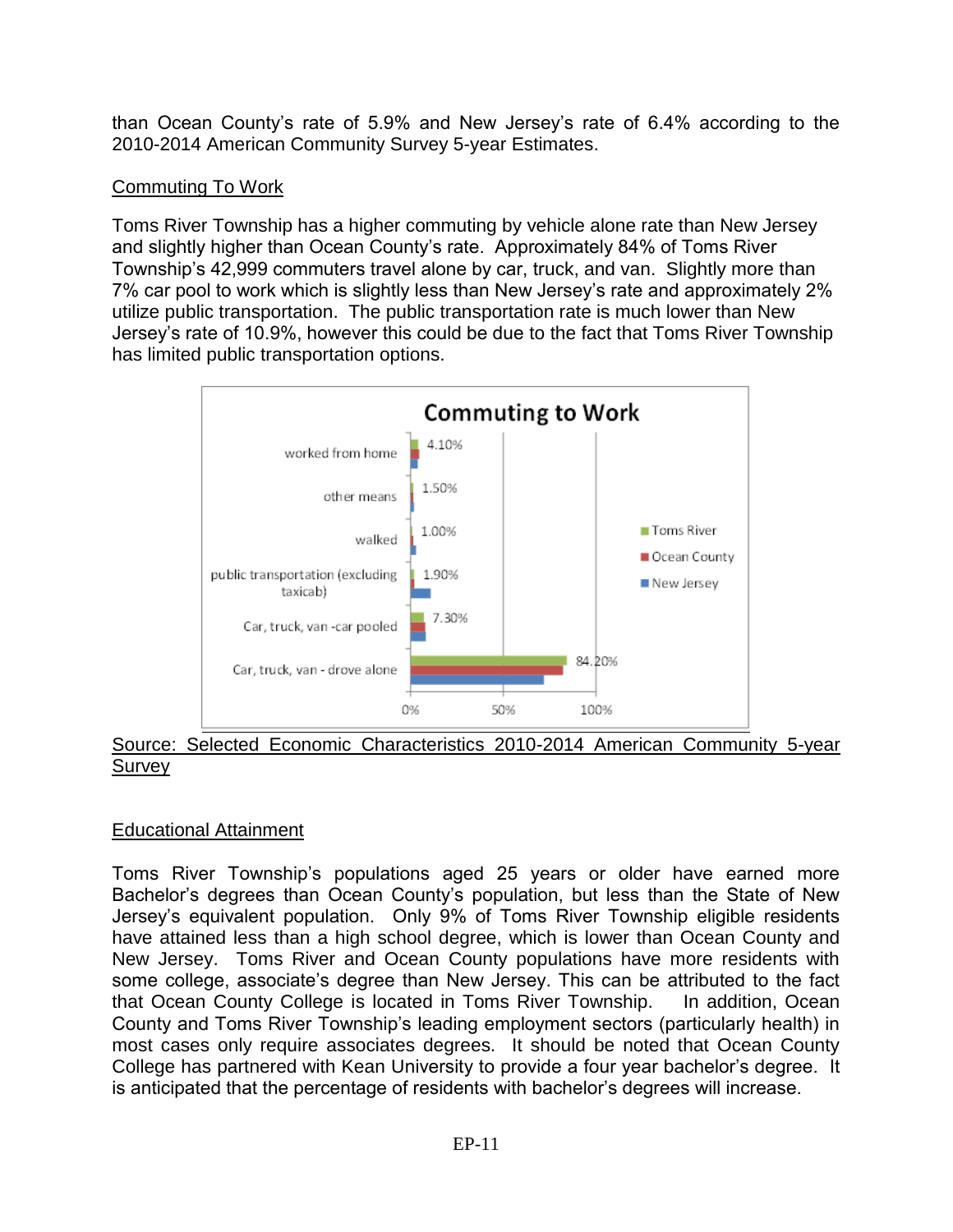

Source: 2010-2014 American Community Survey 5-year Estimates, U.S. Census

#### **Key Findings: A Summary of Strengths and Weaknesses**

The already populous Toms River Township is growing and will continue to expand steadily over the next 25 years. The North Jersey Transportation Authority projects a population of 112,720 by the year 2030. North Dover still has vacant land but new residential developments are already proposed and approved in that section of the municipality.

The population increase will present a variety of challenges and benefits for the Township. Increased residents in Toms River will put a strain on existing infrastructure and community facilities. However, the need for improved and expanded facilities will also create new jobs for incoming residents. Additionally, the increased population will provide increased patronage to local businesses.

One of the largest age groups in Toms River Township is senior citizens aged 55 and older. This age group made up over a quarter of the population at the time of the 2000 census. With a number of age-restricted communities recommended in the Township's Housing Element and Fair Share Plan, and permitted under current zoning, it is anticipated that the senior population in Toms River will continue to grow. A large senior population presents the need for a myriad of healthcare and transportation services. Traditionally, many retired seniors have not worked, but the increased cost of living in New Jersey is causing many seniors to come out of retirement and head back to work, either part-time or full-time, adding to the size of the labor force. Those seniors who have financially stable retirement funds can have a positive impact on the economy by patronizing local businesses and volunteering their time to local organizations.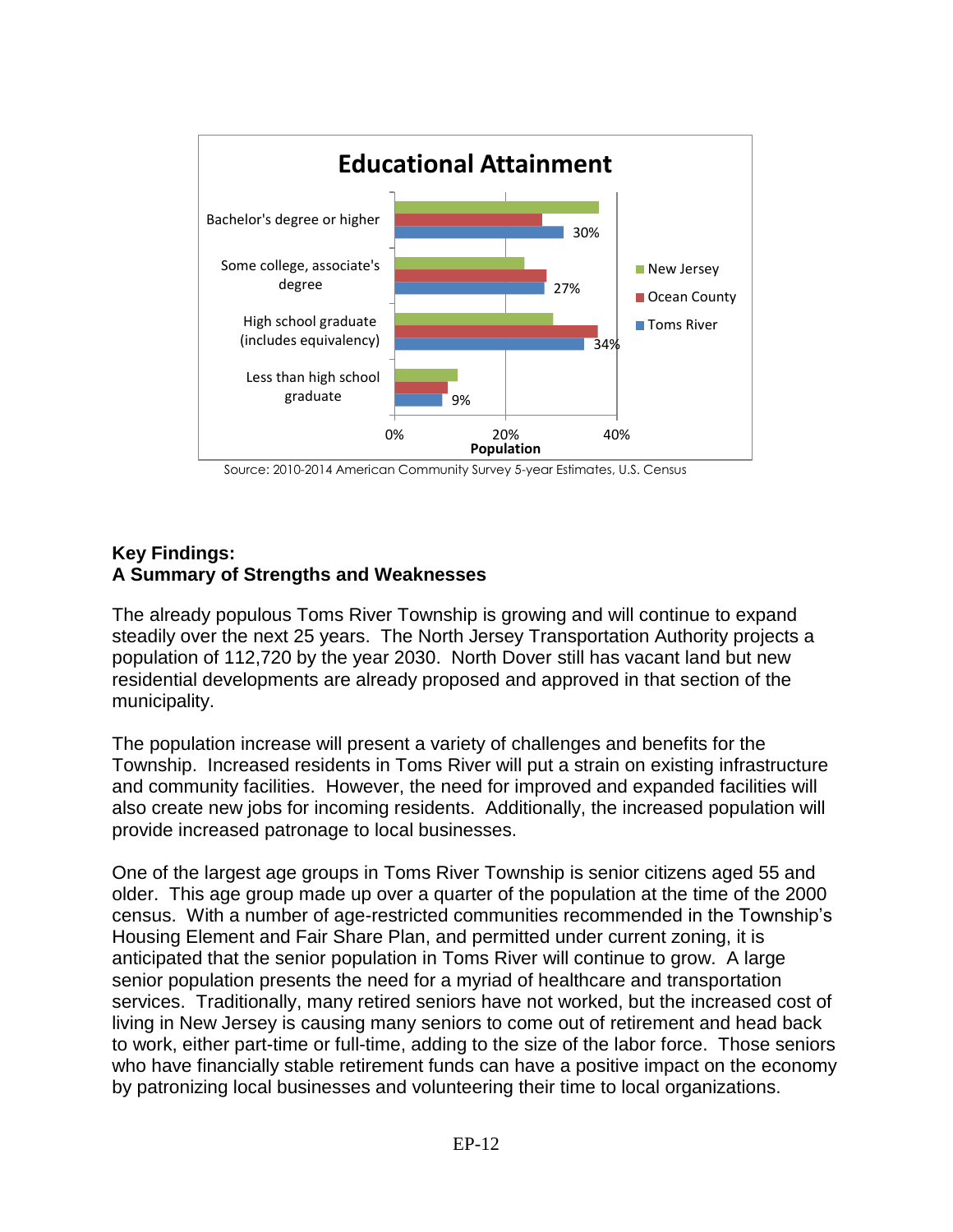As its population has grown, Toms River Township has become more diverse. In particular, the Township has seen a substantial increase in the Hispanic population reflecting trends throughout the county and the state. While 54.7% of this population speaks English very well according to the US Census, 5.3% do not speak English at all. Therefore, there are a number of challenges brought to the community including the need for Spanish-speaking personnel in emergency services. Additionally, the labor force will grow and become more diverse, and the township's retail industry can also be expected to respond as a business community to meet the cultural needs of the Hispanic segment of the population.

The educational attainment of Toms River Township residents has been on the increase. The majority of the population aged 25 and older has received the equivalent of a high school education or higher. Improvements in educational attainment in recent years should serve as an attraction to major employers, especially those offering professional and managerial positions. Since over 40 percent of the County labor force works outside the County, efforts should continue to be made to increase employment opportunities in the northern part of the County where the population is concentrated. This has the added benefit of reducing reliance on the already overcrowded regional road system as a means of getting to work, as evidences by the fact that approximately 84% of Toms River Township's 42,999 commuters travel alone by car, truck, and van.

The majority of housing in Toms River was constructed prior to 1980. However, the total number of new housing units in the municipality has been increasing at a faster rate than the county and the state. The United States Census reported that approximately 16 percent of the housing units in Toms River were constructed during the decade between 1990 and 2000, while those numbers in the state and county were 10.5 percent and 15.9 percent respectively. Housing in Toms River is mostly singlefamily and owner-occupied.

Additionally, the percent of vacant housing units in the township substantially decreased from 1990 to 2000 from approximately 9% of the total housing units in 1990 to approximately 7% of the total housing units in 2000. Vacancy rates for the housing stock in the Township are higher than one would generally associate with a community made up primarily of single family dwellings. A certain number of vacant units is needed in order to allow for turnover and provide opportunities for new families to move into the community. The normal vacancy rate for sales housing is between one and two percent while the rental housing market generally functions most effectively with a vacancy rate of four to five percent. The higher vacancy rate in the Township, however, may not signal anything more than the fact that there are year-round (i.e. heated) housing units that are not occupied by permanent residents at the time of the Census. A smaller impact is likely from the completed but unsold segment of the new housing market. The expanding housing stock can be considered an indicator of strength for Toms River's economy. Owner-occupied units are characterized by lower turnover in occupancy, while the construction of new and rehabilitation of older homes will fuel the already expanding construction industry.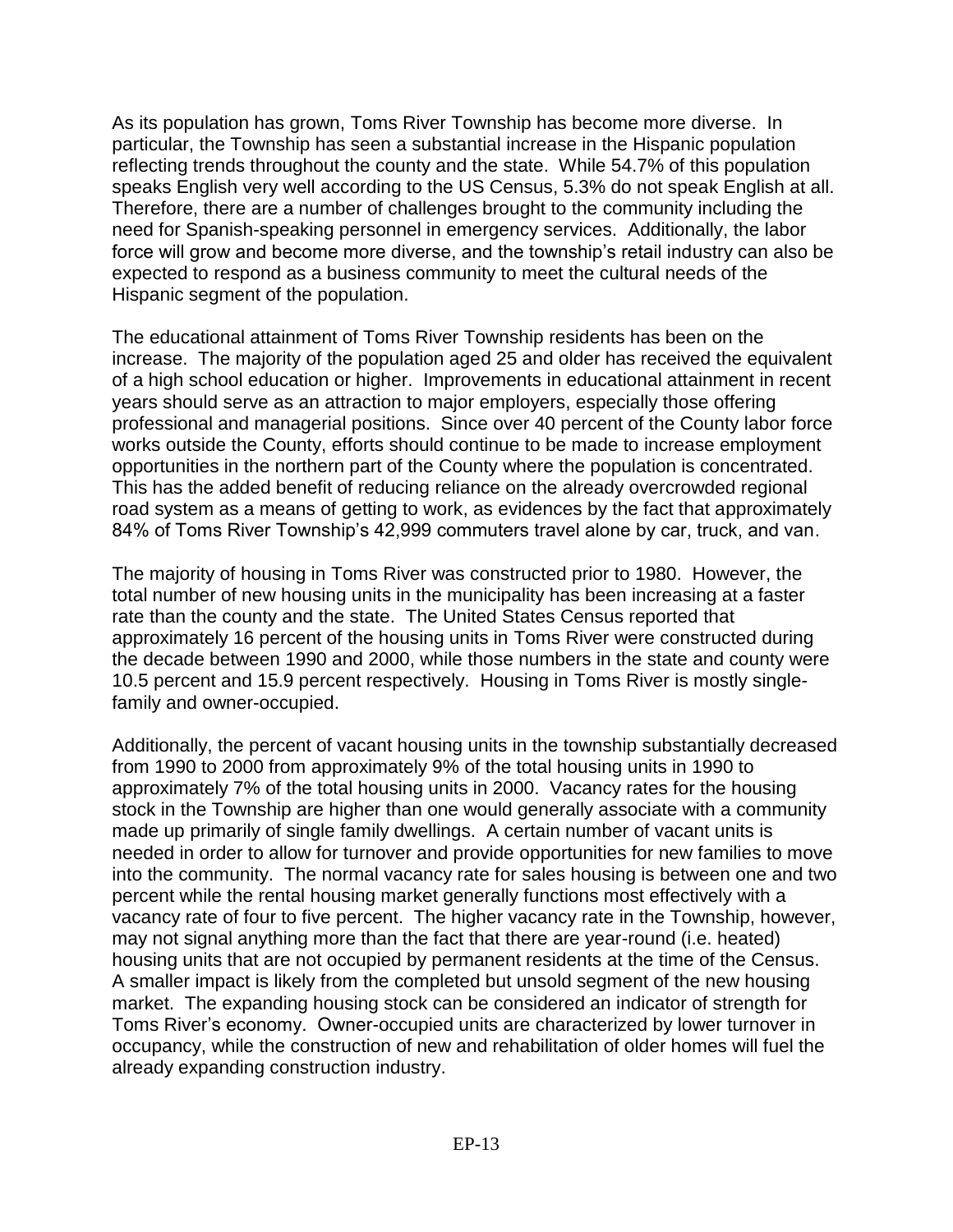Both the county and the municipality have experienced a surge in management and service occupation, while sales occupations have also remained strong. Farming and production occupations have remained low or declined. These facts further illustrate the need for additional white-collar jobs within the Township of Toms River.

The Township's community facilities, natural and recreational resources are key strengths of the municipality. The Saint Barnabas Community Health Center located near Downtown Toms River is a major hospital. Its continued expansion reflects the growing needs of the region's aging population and serves the regional population as well. The hospital will continue to provide jobs for the area's professionals. The low crime rate combined with a high quality regional school district will continue to attract families to the area as well. The ample natural resources are inviting and close enough to attract tourists from New York and Pennsylvania, while remaining a weekend resort for many New Jersey residents. The popular parks, including Winding River Park and Cattus Island Park, attract many local residents as well as those of neighboring municipalities. Although a number of museums already exist in downtown Toms River and the Ocean County performing arts center has a good reputation, the township's cultural resources have become substantially expanded with the completion of the Jay and Linda Grunin Center for the Arts at Ocean County Collegethat has attracted local as well as nationally renowned artists. The Township is also home to the Pine Belt Arena that was constructed in 2003 and at one point was utilized for both local and nationally renowned artists. The Pine Belt Arena is currently underutilized as a arts and cultural venue, due to the limited events hosted at the areana. Efforts should be made to encourage the scheduling of more events. The Cultural Arts Element of this 2017 Master Plan expands on the many other cultural initiatives that have taken place since the last (2006) Master Plan.

A major weakness in the Township's economy is the public transportation system. Although there is regional bus service that transports riders to and from Toms River, there is limited local transportation for residents within the municipality. Improved local public transportation, including paratransit (jitneys and shuttles) would greatly enhance to local economy, as it would provide residents without private automobiles especially seniors to be more mobile and contributing to the local economy.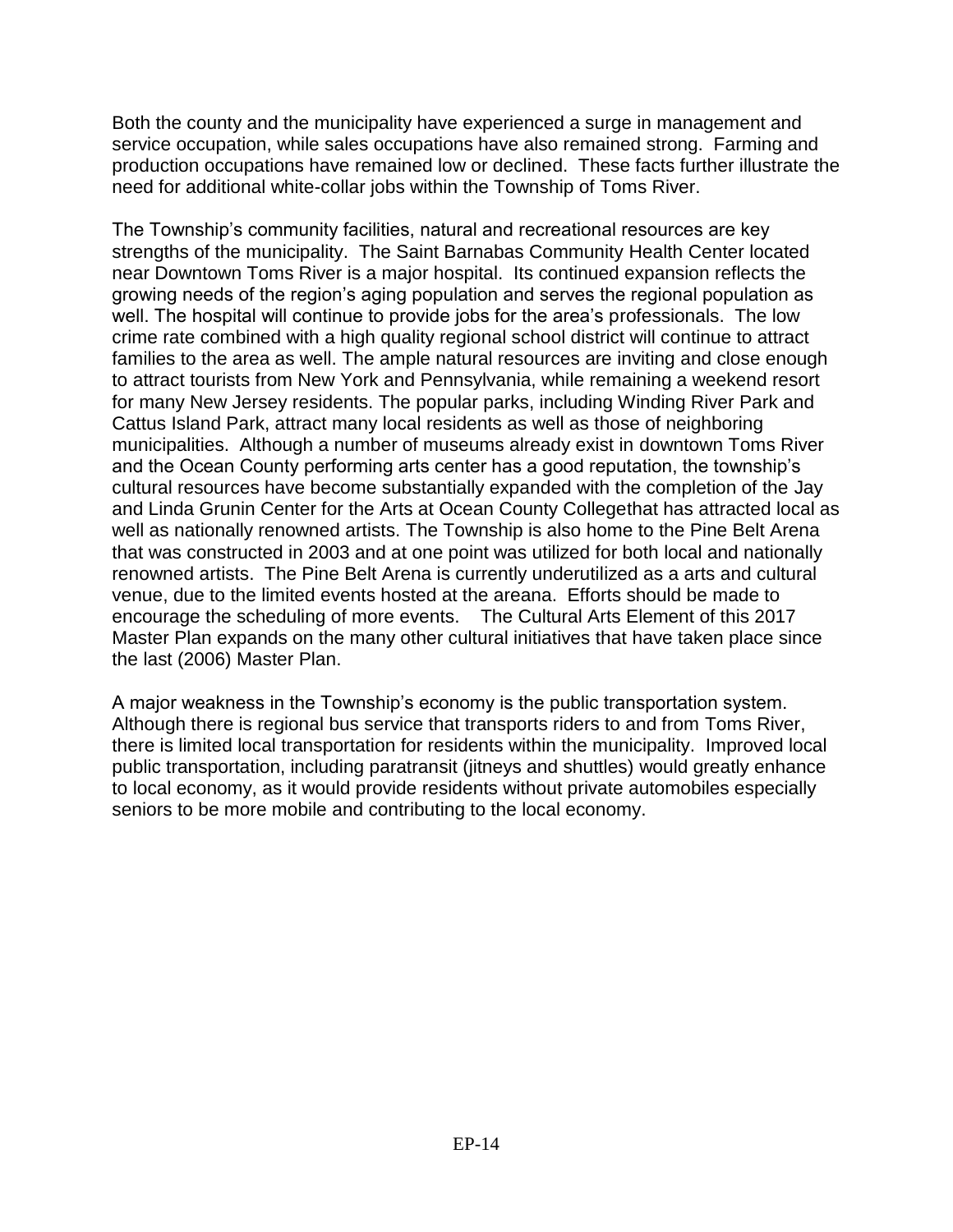# **Recommendations for Sustainability & Resiliency<sup>2</sup>**

The five objectives and four recommendations for sustainable/resilient economic development in the 2006 Master Plan discussed above remain valid. Given the changes in assumptions and the planning studies completed since 2006, the following new objectives and recommendations are suggested to enhance community economic resiliency and sustainability:

- 1. Implement recommendations and conduct recommended studies provided in the Route 37 Economic Corridor Vision Plan related to sustainability/resiliency, stated as the following:
	- Inventory existing commercial and office space;
	- Develop a Sustainable Corridor with green tech, infrastructure, and industry employers;
	- Explore "greyfield" redevelopment for repurposed mixed use properties;
	- Explore market interest in green technologies campus;
	- Develop an eco-tourism and "gateway" to Pinelands and the Shore Plan;
	- Provide more workforce housing;
	- Create diversity of housing types;
	- Study feasibility of changes to age-restrictions in vacant age-restricted housing;
	- Study greenway connecting Barnegat Branch Trail to Rt. 37, Downtown, and riverfront;
	- . Study multimodal road/trail along rail right of way into Downtown;
	- Develop Ocean County College specialized training for health, green industry, and tech;
	- Conduct detailed market analysis for potential users of the CIBA/BASF site;
	- Create a Redevelopment Plan for the property; and
	- Explore a portion of the CIBA/BASF site for wildlife refuge.
- 2. Perform a similar visioning process as the Route 37 Economic Corridor Vision Plan for the other corridors that are proposed for core designation in the Smart Growth Plan, including Route 70, Route 9, Fischer Boulevard, and Hooper Avenue to further diversify the local economy and promote anti-sprawl, infill development.

 $\overline{a}$ 

<sup>&</sup>lt;sup>2</sup> Sustainability and Resiliency Master Plan Update, Heyer, Gruel & Associates, October 2016.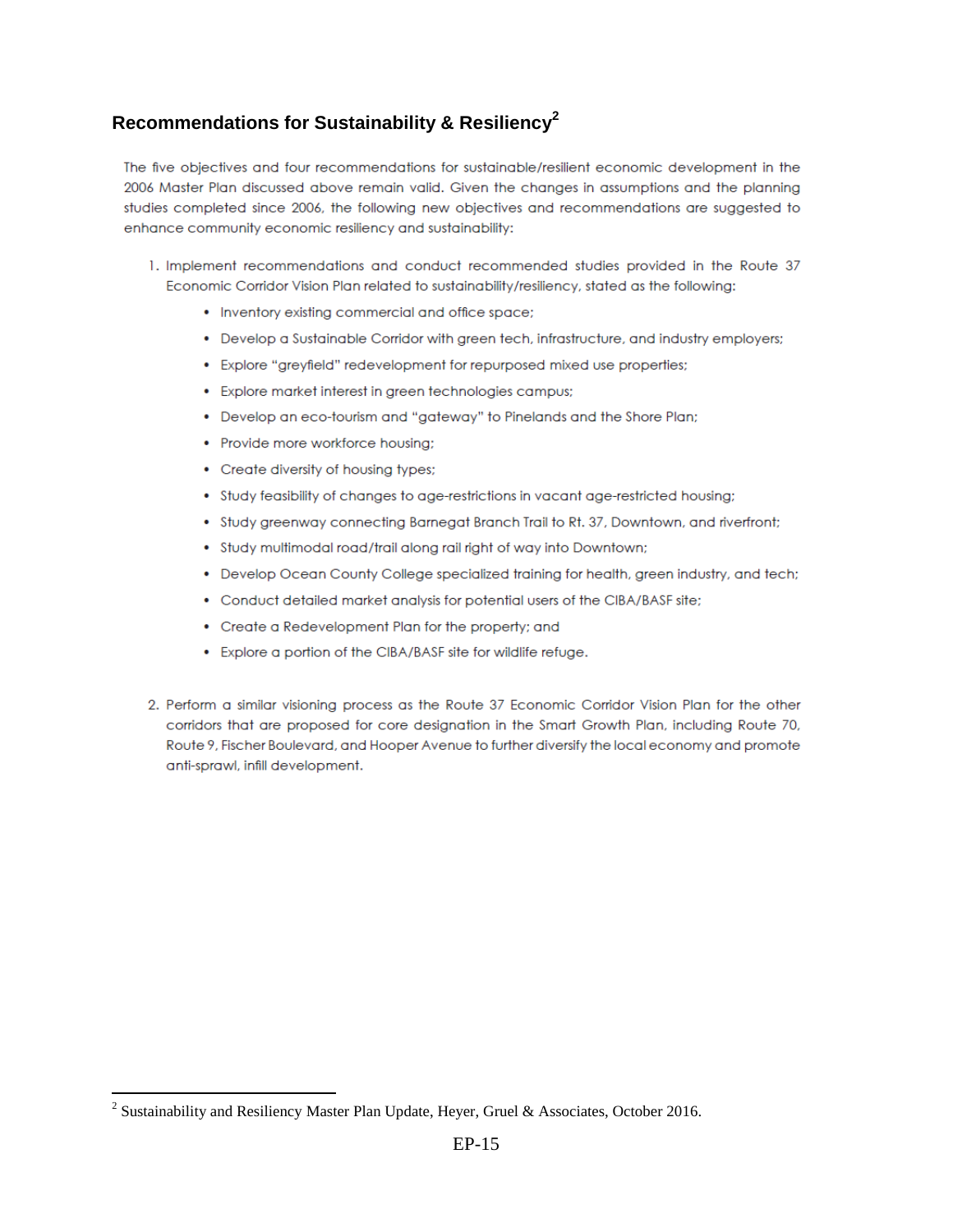- 3. Implement economic development strategies relevant to economic sustainability in Toms River included in Ocean County's 2011 Comprehensive Plan, including:
	- Further diversify the education opportunities at high schools, vocational technical schools and colleges. Provide more job training and incorporation of more four-year degree options.
	- Green technology facilities should be located along highway corridors or within one of the existing industrial parks, such as the one located off of Route 37 in Toms River to provide services such as manufacturing and supplying products used to treat deteriorated ecosystems, solar panels, wind turbines, building materials and other new technologies.
	- A portion of the Route 37 corridor in Toms River should be considered as a "federal technology corridor" due to its close proximity to the Lakehurst Annex of the Joint Maguire Base. Specifically, the Ciba-Geigy property, a 1,200 acre property, should be considered to be reused and repurposed as a site for a Federal Technology Corridor.
	- . Implement the Ocean County Barnegat Branch Trail, which will eventually extend from downtown Toms River to the historic town of Barnegat, promoting connections between recreation and commercial centers.
	- Toms River and South Toms River should form a partnership to redevelop and promote the riverfront area with business and recreational uses that enhance the area as a reaional attraction
- 4. Capitalize on the growth of green and sustainable industries such as green energy technology, eco-tourism, health care, and food production and processing, and develop these within the Township.
- 5. Prioritize the redevelopment of the Ciba-Geigy site as a mixed-use economic center.
- 6. Make the provision of workforce and affordable housing in mixed-used areas near growing employment centers, such as the Route 37 corridor, a priority.
- 7. Work with Ocean County to preserve remaining farmland in the Township to continue this industry and support connections between local food production and food consumption, especially those properties targeted for preservation within the County Agricultural Development Area (food production and processing has been identified by the State as a potential growth sector).
- 8. Institute a Buy Local Program to incentivize shopping locally and a Green Business Recognition Program to highlight the efforts of businesses that use sustainable sourcing, purchasing, recycling, or other sustainable practices (both programs are action items eligible for Sustainable Jersey points). Brick Township's Buy Local program serves as an example that Toms River could emulate and adjust to its own needs.
- 9. Study the potential for developing a micro-grid system that can service downtown Toms River with power in the event of a long-term outage to avoid economic losses (see the Energy Conservation Element, Section C for a description of the micro-grid system).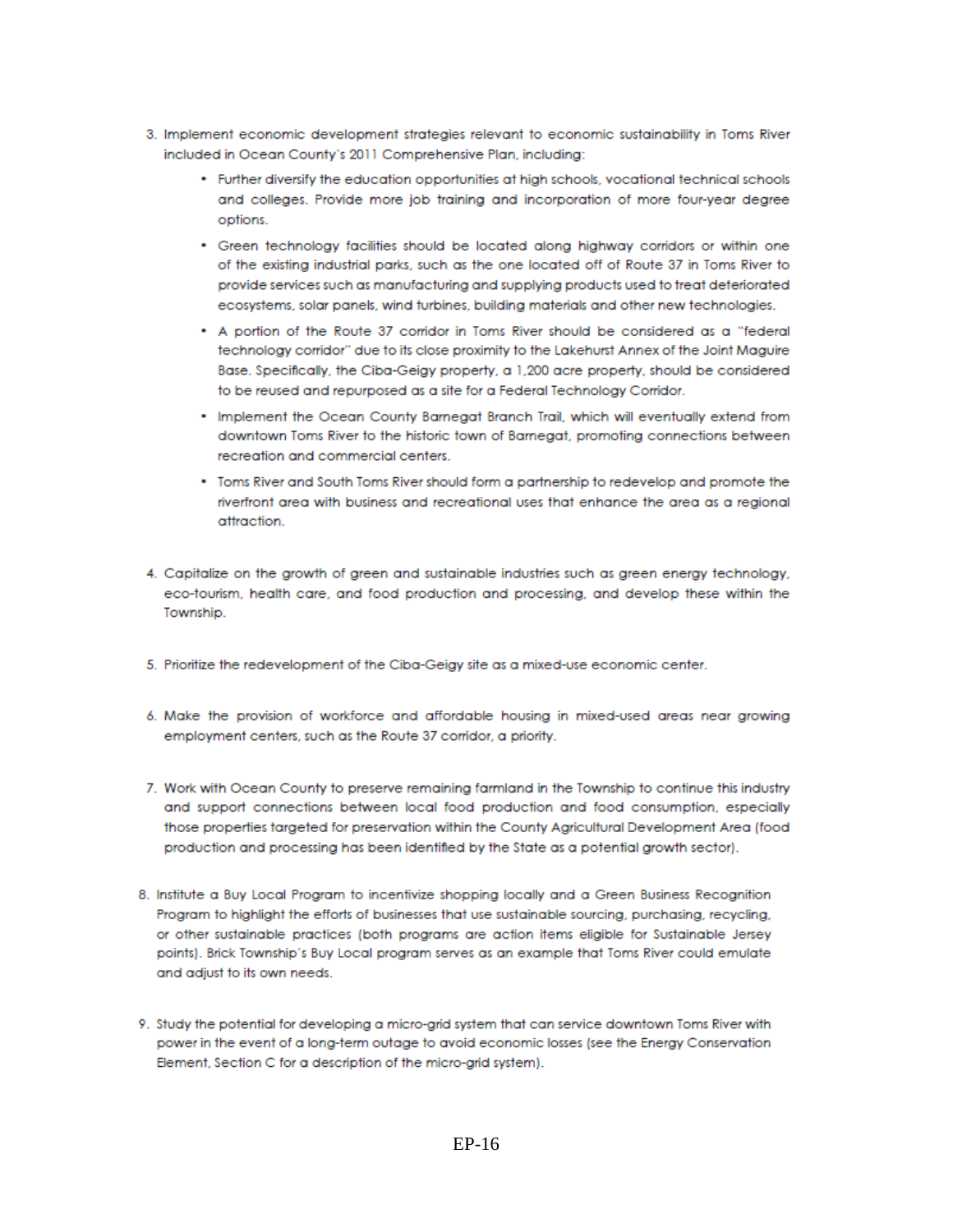# **Other Recommendations and Strategies:**

The following recommendations and strategies from the 2006 Master Plan remain valid and are restated/updated as follows:

### **Revitalize existing local businesses.**

- 1. *Establish a Downtown façade grant program* designed to help smaller businesses with façade and sign improvements. The Downtown Business Improvement District (BID) can implement such a program.
- 2*. Create additional Special/Business Improvement Districts (SID/BID)*. Additional Improvement districts should be considered in areas along Route 37 to rehabilitate existing businesses and upgrade areas through coordinated improvements.
- 3. *Enforce property maintenance standards*. There are a number of rundown commercial properties throughout the Township that have either been abandoned or are just poorly maintained. There sites become an eyesore to the community and neighboring businesses as well. The Township should consider hiring additional code enforcement officials to better enforce property maintenance standards. A pending ordinance strengthening the ordinance regarding "Continued Certificate of Occupancy" (CCO) should help to increase the level of inspections within the Township.

#### **Maintain and attract job-generating businesses**

- 1. *Implement a mercantile license policy.* A mercantile license is a good way to keep track of local businesses. It can help eliminate illegal businesses and construction without permits. Such a license would require every new or relocating business to fill out a brief form that would include general details about the business. A nominal fee could also be charged. In addition to helping learn more about new businesses developing in the Township, a mercantile license can be utilized to create a database of businesses for members of the public and businesses to utilize.
- 2. *Capitalize on existing economic clusters.* An economic cluster is a group of related industries located within proximity to each other that require similar training, supplies, and financing. Such economic clusters generally have regional connections though service functions and support are locally centered in the cluster. The following economic clusters exist in the Township of Toms River and capitalizing on them will help sustain the existing businesses and attract jobs to the municipality.

Healthcare and medical services are represented by the Saint Barnabas Community Medical Center and a variety of medical-related businesses in the surrounding area that support the hospital.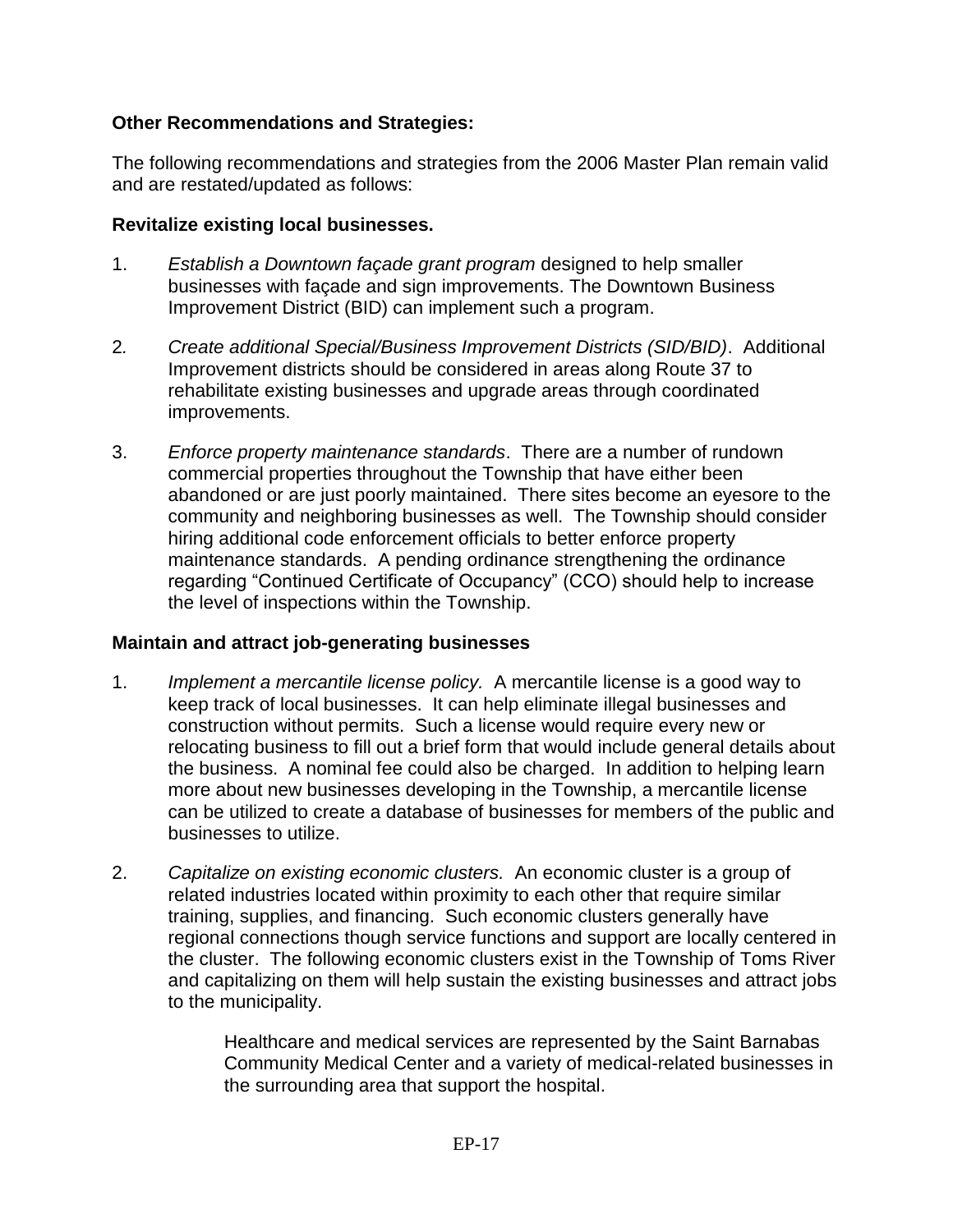Higher education facilities include Ocean County College and Ocean County Vocational Post Secondary School.

Cultural, entertainment and tourist attractions in Toms River are grouped in a number of areas including Downtown Toms River, Pine Belt Arena, and the barrier island.

Government and private office support are also centered in Downtown Toms River.

Route 37 is an existing retail corridor.

- 3. *Encourage new nodes and centers*. The Township should identify new areas for mixed use centers that include a variety of commercial uses that incorporate or are in close proximity to residential uses.
- 4. *Promote the establishment of additional restaurants.* One complaint that was continually expressed during the Townships visioning process was the overcrowding of existing restaurants. Long waits for good food has become expected at local restaurants and has even deterred residents from patronizing local dining establishments to either stay at home or seek more distant restaurants with lesser waits. There is clearly a need for additional restaurants.
- 5. *Promote commercial development along Route 37, Route 9 and Hooper Avenue Corridors.* Develop gateways to these areas and improved traffic flow and transportation.
- 6. *Provide jobs/activities for large senior and professional populations*. Toms River Township has a substantial number of senior and professional residents. Therefore, a variety of jobs that these populations can support should be developed within the Township to encourage the residents who live in Toms River to also work in Toms River.
- 7. *Plan for future development in the Township's existing and proposed industrial parks*. The Township should support the expansion of the existing Toms River Industrial Park along Route 37 and the eventual redevelopment of the Ciba Geigy property.

# **Support the growth of the health service industry while protecting viable residential neighborhoods.**

1. *Promote the maintenance and expansion of the existing Robert Wood Johnson Barnabas HealthHealthcare Facility.* Future improvements and growth of the medical center and surrounding support businesses should be coordinated with the Township and local residents to ensure a balance between the expanding medical facilities and the residential neighborhoods surrounding the hospital.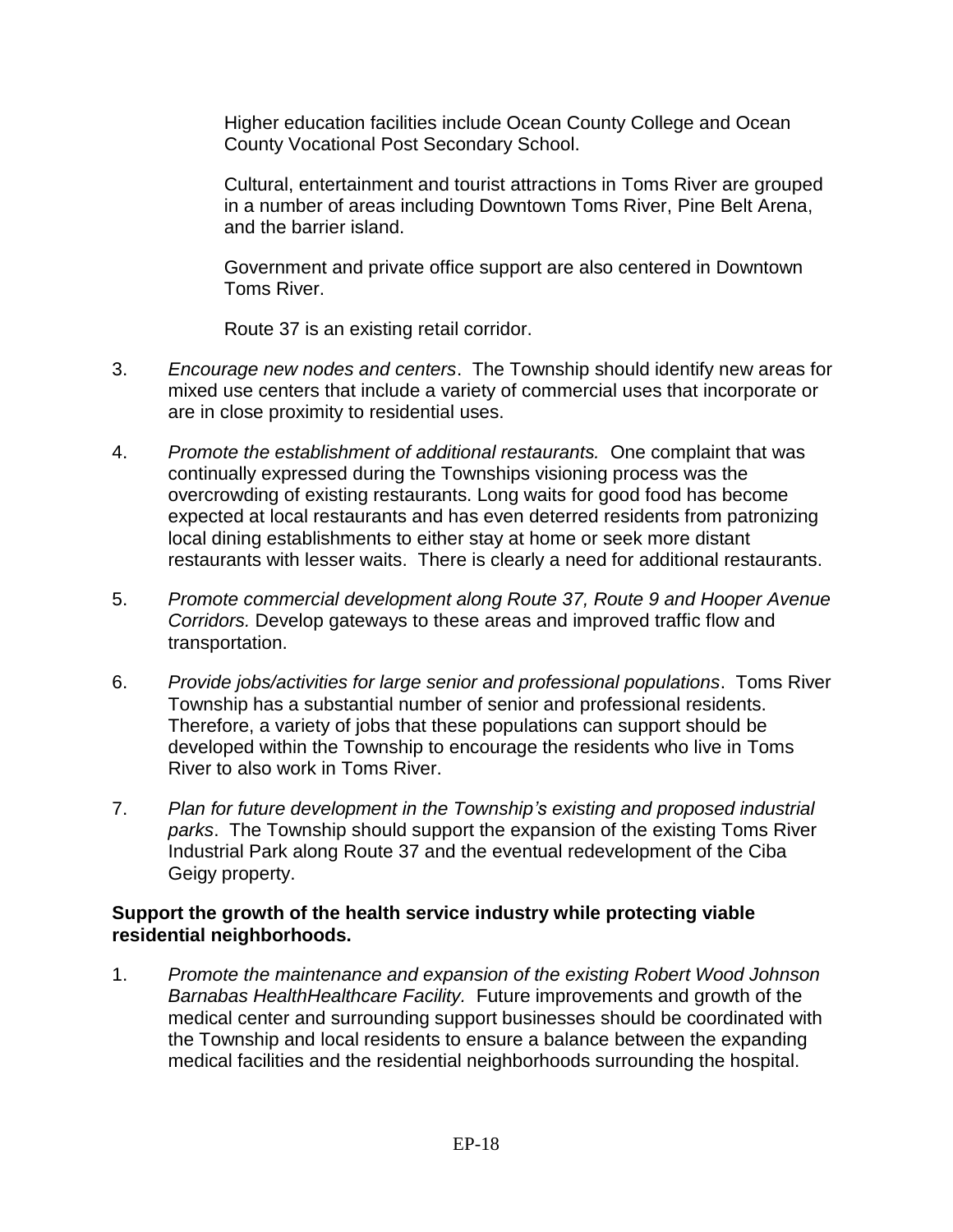2. *Encourage "spin-*off" *industries and services located within proximity of the medical center.* The healthcare center provides invaluable services and jobs to the Toms River population. Likewise it attracts smaller businesses and services needed for support of the hospital like medical equipment suppliers, pharmacists, testing labs, medical offices and medical educational facilities. Areas within proximity of the hospital should be dedicated for such uses. However, such businesses should not interfere with established residential neighborhoods. Additional areas throughout the Township should also be considered for such uses. The development of a medical support center in a less intruding section of the municipality would still provide nearby services while preserving existing residences. Once additional medical centers are established, shuttle services between different healthcare centers throughout the Township should be considered.

#### **Utilize the abundant natural resources to enhance the local economy**

- 1. *Improve access to beaches and other waterfront areas*. Better public accessibility to Toms River's water resources will promote tourism. Adequate parking is also a key element in providing better access to the waterfront areas.
- 2. *Develop biking and walking trails and greenways throughout the Township*. Greenways provide excellent opportunities for linking communities to the municipality's resources and amenities. Improving pedestrian and bike trails to connect the Township's park system with existing neighborhoods and the downtown will aid the overall economy.

### **Capitalize on Downtown Toms River's location and designation as the County seat to become a regional center.**

- 1. *Expand the downtown historic and waterfront districts as a tourist and entertainment destination.* This footprint for tourism, entertainment, culture and recreational facilities already exists in Downtown Toms River. The Cultural Arts Element and Historic Preservation Element, as well as the Land Use Plan Element all encourage the development of cultural heritage tourism as a strategy to brand Downtown Toms River as a destination for visitors.
- 2. *Rezone areas in the downtown in accordance with the Downtown Toms River Vision Plan and Master Plan.* The proposed Waterfront Redevelopment District promotes multi-tenant shopping centers, multifamily residential developments and ground floor commercial uses in the downtown waterfront district. The draft Waterfront Redevelopment Area Phase 1 Redevelopment Plan should be updated with the findings of the Downtown Waterfront Neighborhood Circulation Plan and adopted so that redevelopment of key parcels can be promoted. The Washington Street Overlay District would preserve the existing setbacks and land densities while promoting landscaping and restaurants in order to maintain the existing historic nature of Downtown Washington Street.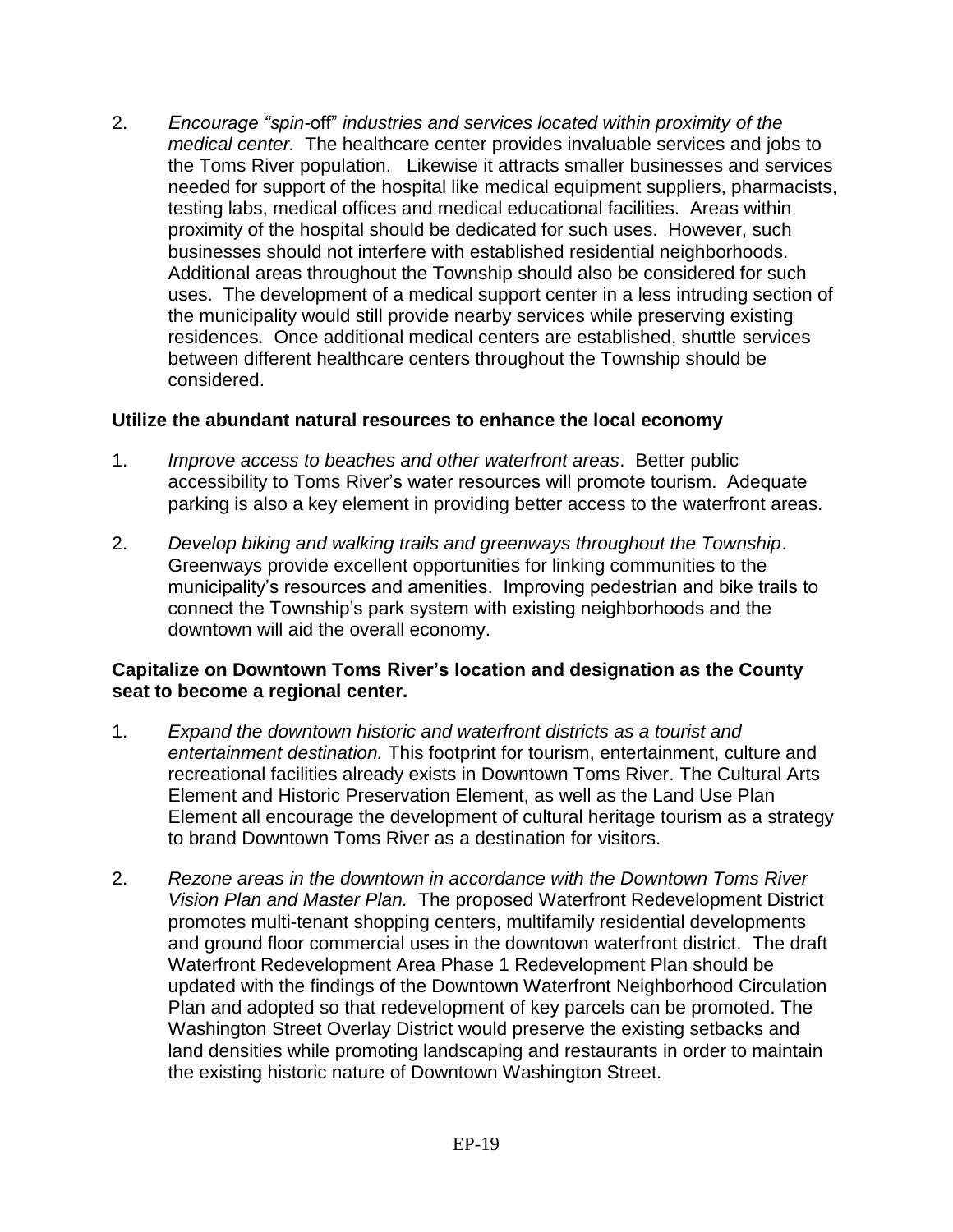3*. Provide adequate parking in the downtown area.* Sufficient parking in the downtown area is vital to attract new merchants, shoppers and visitors and to maintain the existing viable businesses in the area.

# **Make use of the Township's Educational services**

- 1. *Toms River Regional School District.* As the fourth largest employer in the county, the school district already fuels the Township's economy.With the history of expanding school enrollments, it will be important to continue to provide quality education with sufficient resources and facilities to Toms River students. The maintained reputation of the Toms River School District is a strong link to the economy as it creates both jobs and educational services.
- 2. *Continue coordination with Ocean County College to provide services and jobs to Toms River Township residents.* Ocean County College provides a range of services to the municipality. In addition to the educational services provided, the College's performing arts center provides entertainment for the general public. Additionally, the school works in cooperation with Ocean County and the Toms River Regional School District to offer a variety of summer programs for area youths.

# **Invest in the existing neighborhoods throughout Toms River**

- 1. *Examine the vitality and health of existing neighborhoods.* An assessment of the existing Toms River neighborhoods can be utilized to categorize neighborhoods into those in need of preservation, redevelopment, stabilization and reinvestment. Once the neighborhoods have been categorized, they can be targeted for upgrades and improvements such as recreational amenities and be more thoroughly monitored for property maintenance violations. Neighborhoods with vacant and underutilized housing can be considered for new uses such as mixed-use centers.
- 2. *Enhance and preserve historic neighborhoods.* Well-maintained historic houses in connection with strong community associations and thriving shopping districts offer a high quality of life for residents and are a major source of retaining and attracting residents to Toms River.

# **Improve and expand public transportation services**

- 1. *Develop better highway access.* Additional ingress and egress from the Garden State Parkway will help improve the local economy.
- 2. *Improve local public transportation*. Public transportation on the local level in Toms River Township is virtually non-existent. The need for public transportation is apparent. Although the local senior center provides limited transportation for its members, the center noted that lack of transportation for the senior residents as their biggest obstacle. There are simply not enough drivers or busses to transport all of the seniors to places they need to be. Therefore, the senior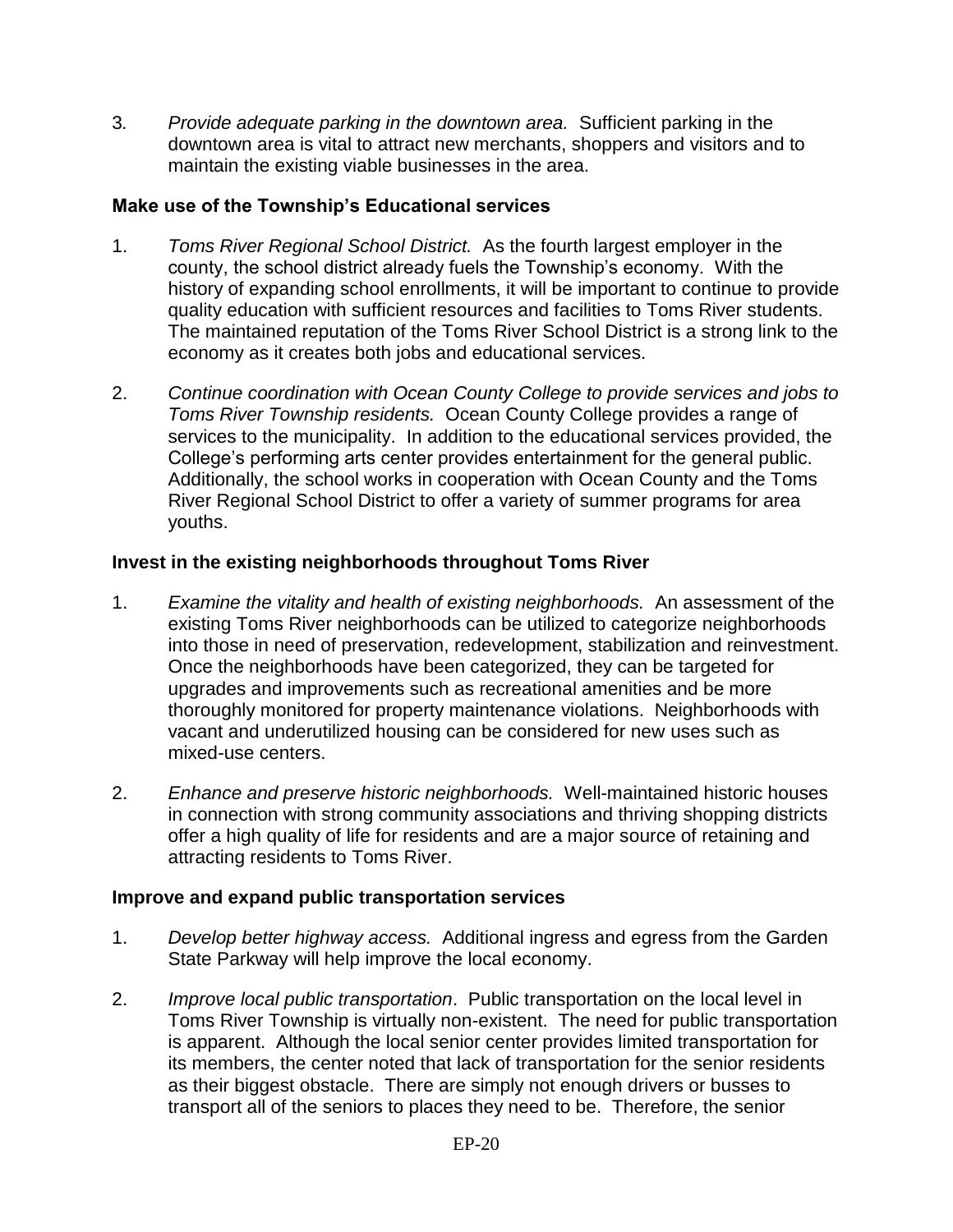center has been forced to prioritize those seniors who have greater needs for transportation and the center is able to provide transportation only for those in need of medical services who have reserved weeks in advance. Improved public transportation is essential for the safety and continued involvement of seniors in the community. Options, including shuttles and jitneys should continue to be developed for all residents in order to diminish reliance on the automobile. The Waterfront Redevelopment District's redevelopment plans should promote the use of the Toms River Bus Depot and options for redeveloping the existing parking area at the Bus Station into a Transit Oriented Development (TOD) through the consolidation of parking into a deck and the introduction of multifamily residential development with pedestrian and bicycle connections to the rest of the Downtown.

3. Collaborate with State and County agencies to expand commercial vehicle transportation options. This could entail improving access to existing highways, permitting commercial vehicle utilization of the Garden State Parkway to NJ Turnpike access, and utilization of existing rail lines for freight rail.

# **Advance Redevelopment Area Designations and Redevelopment Plans**

- 1. Finalize, update and adopt redevelopment plan for Downtown Waterfront Redevelopment Area, inclusive of a Transit-Oriented Development at the Toms River Bus Depot as part of a Transit Village Designation from the NJDOT.
- 2. Develop a redevelopment plan for the Coates Pointe Redevelopment Area using Coates Pointe Vision Plan, prepared by the Edward J. Bloustein School of Planning and Public Policy as a reference.
- 3. Advance redevelopment process for Ciba Geigy Redevelopment Area once current tax appeal litigation is settled.
- 4. Pursue rehabilitation area designation and redevelopment plan development for portions of Downtown not included in Waterfront Redevelopment Area to enable customized design standards and potential five-year property tax incentives to encourage investment in rehabilitation of buildings.
- 5. Investigate additional rehabilitation or redevelopment area designations in association with economic development initiatives within the highway corridors in the Township.

# **Investigate Eligibility for Community Economic Development Strategy (CEDS)**

1. Investigate eligibility for funding to prepare a CEDS specific to Toms River Township in alignment with the Together North Jersey (TNJ) Regional CEDS that included Ocean County.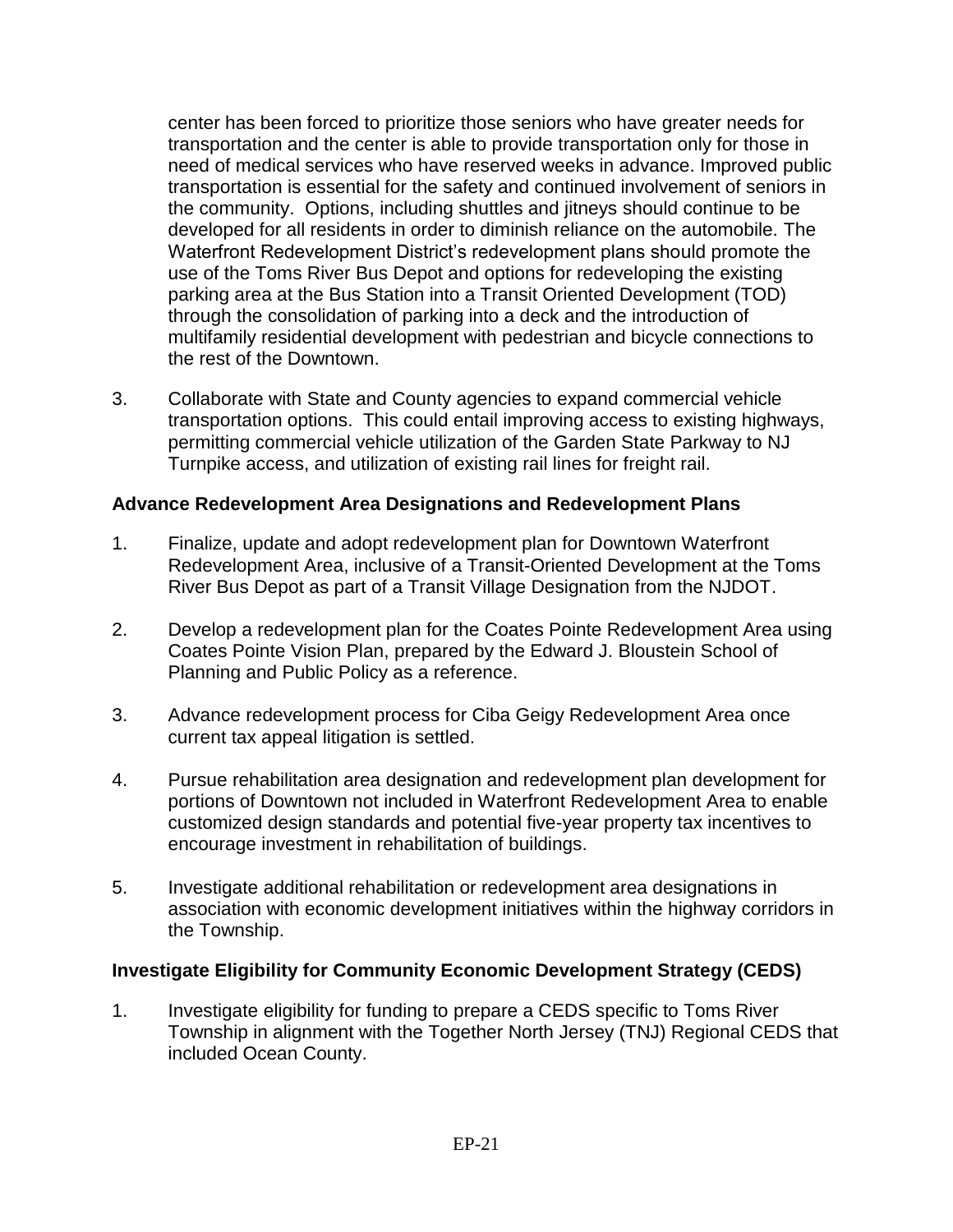### **Implement Toms River-Lakehurst Route 37 Economic Corridor Vision Plan**

- 1. Continue to implement recommendations for economic development along the Route 37 corridor within Toms River (see Appendix A: Economic Development - Route 37 Economic Corridor Vision Plan).
- 2. Investigate an interlocal service agreement with Manchester Township to extend the Route 37 Core and Route 70 Core in the Township's Plan Endorsement Petition through Manchester to the Lakehurst Circle.

#### **Implement Recommendations for Cultural-Heritage Tourism described in the Historic Preservation and Cultural Arts Plan Elements of the Master Plan.**

- 1. Nurture grass roots organizations and public sector initiatives to develop arts and cultural opportunities and events in coordination with the promotion of Downtown Toms River's historic resources.
- 2. Use cultural and heritage tourism as a vehicle for encouraging lodging, travel and restaurant services in the Downtown, with linkages to similar redevelopment initiatives in South Toms River and the Ortley Beach section of the Township on the barrier island.